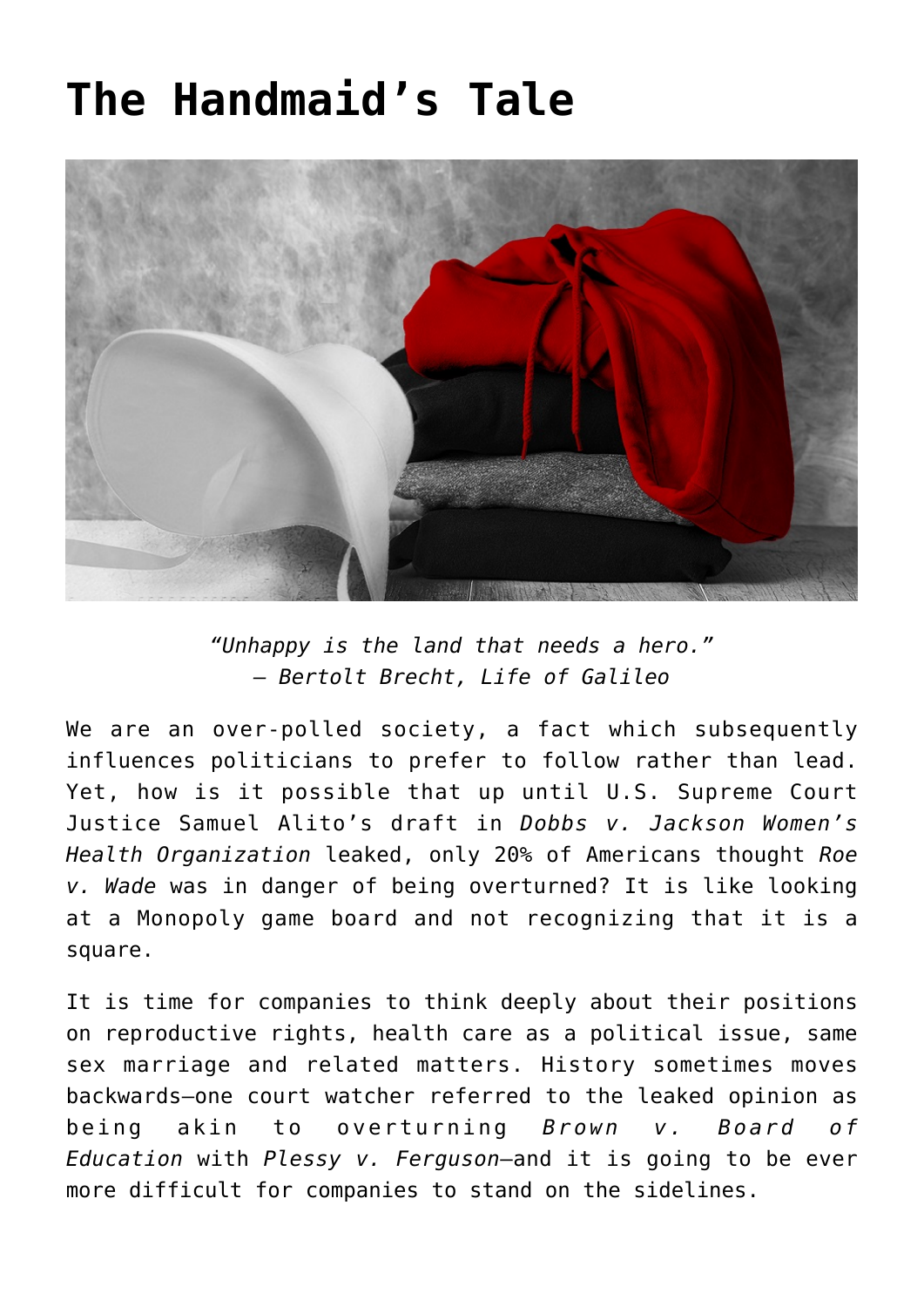While few companies have yet to see this as "[a business](https://www.levistrauss.com/2022/05/04/protecting-reproductive-rights-a-business-imperative/) [imperative](https://www.levistrauss.com/2022/05/04/protecting-reproductive-rights-a-business-imperative/)," as Levi Strauss uniquely argued immediately after the leak, they will soon. Taking sides on the most problematic issues of the day may not be advisable, but it may also be unavoidable. Companies should be using their peacetime wisely to plan and determine what and when to implement. Ten recommendations follow to help start the process:

- 1. **Understand these times:** For the foreseeable future—likely at least for a generation—understand that the Court will not be shy about overturning long-held norms nor concerned about winning popularity contests (historically this has often been a virtue). Surrounding yourself with decision makers who habitually look backwards is not going to be helpful in making critical decisions during these unprecedented times. You may choose to say and do nothing on choice, birth control, same sex marriage, etc., but do so out of a careful, multi-disciplined analysis, not because "it is the way we have always done things here."
- 2. **Where to locate?** Where you open your next establishment is no longer limited to the tax and regulatory rubric. Anti-choice states that criminalize currently legal behavior will not only impact your current work force but your future one as well. Since the "Pill" was approved by the Food and Drug Administration almost exactly 52 years ago, women have entered the workforce at 11 times the rate they did prior to its approval. While access to birth control and abortion are by no means the only reasons why women entered the workforce in large numbers, their impact cannot be underestimated. Already college age students and their parents are evaluating their college choice on whether their daughters might become a criminal. Consider recruitment in the coming years.
- 3. **Understand your workforce:** Levi's acted in part because of its substantial female workforce and large female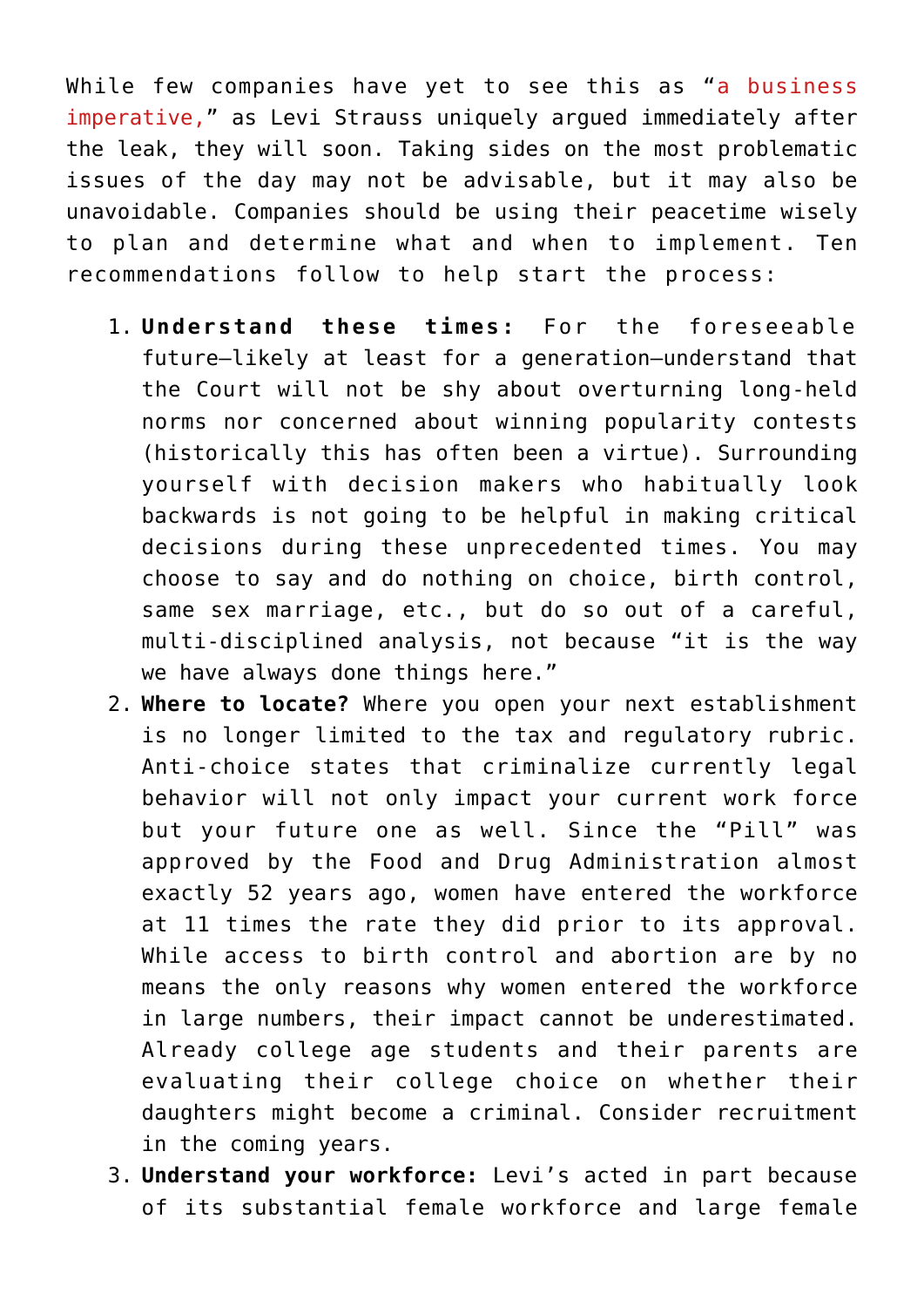customer base. Unionized or not—and increasingly employee activism is coming as wildcat actions rather than organized labor—understand the thoughts and feelings of your employees. You may not always be able to lean in, but the more accommodating you are on other issues the more room you will have with reproductive matters.

- 4. **Where is the market going?** Nike embraced Colin Kaepernick because they understood where the market was going and were willing to leave smaller groups of traditional customers behind. The question for you is not where your market is now, but where it is going. Sacrifices will be required. No matter your position or whether you take no position at all, some constituencies will be offended. In this day and age, threats of boycotts are seldom realized, but neither is the hope of pleasing everyone. There will be no unanimity amongst employees, customers or critics, so do not let the perfect be the enemy of the good.
- 5. **Your political contributions are transparent:** Most corporate political contributions are no longer opaque. It is increasingly difficult to stake out positions while simultaneously funding politicians with opposing views. There is a 100% chance you will be exposed for contributions inconsistent with publicly expressed corporate views as there are now publications and NGOs that study these political contribution records and make them public. Traditional journalists closely follow their work.

For as little as companies receive in return for political contributions, rethink your strategy. Either align your political contributions or make none at all, like IBM. Never has doing the right thing been less expensive.

6. **Plan for the long haul:** The division over *Roe* is five decades old; the division in the country is a fifth of that, but both will get worse before they get better.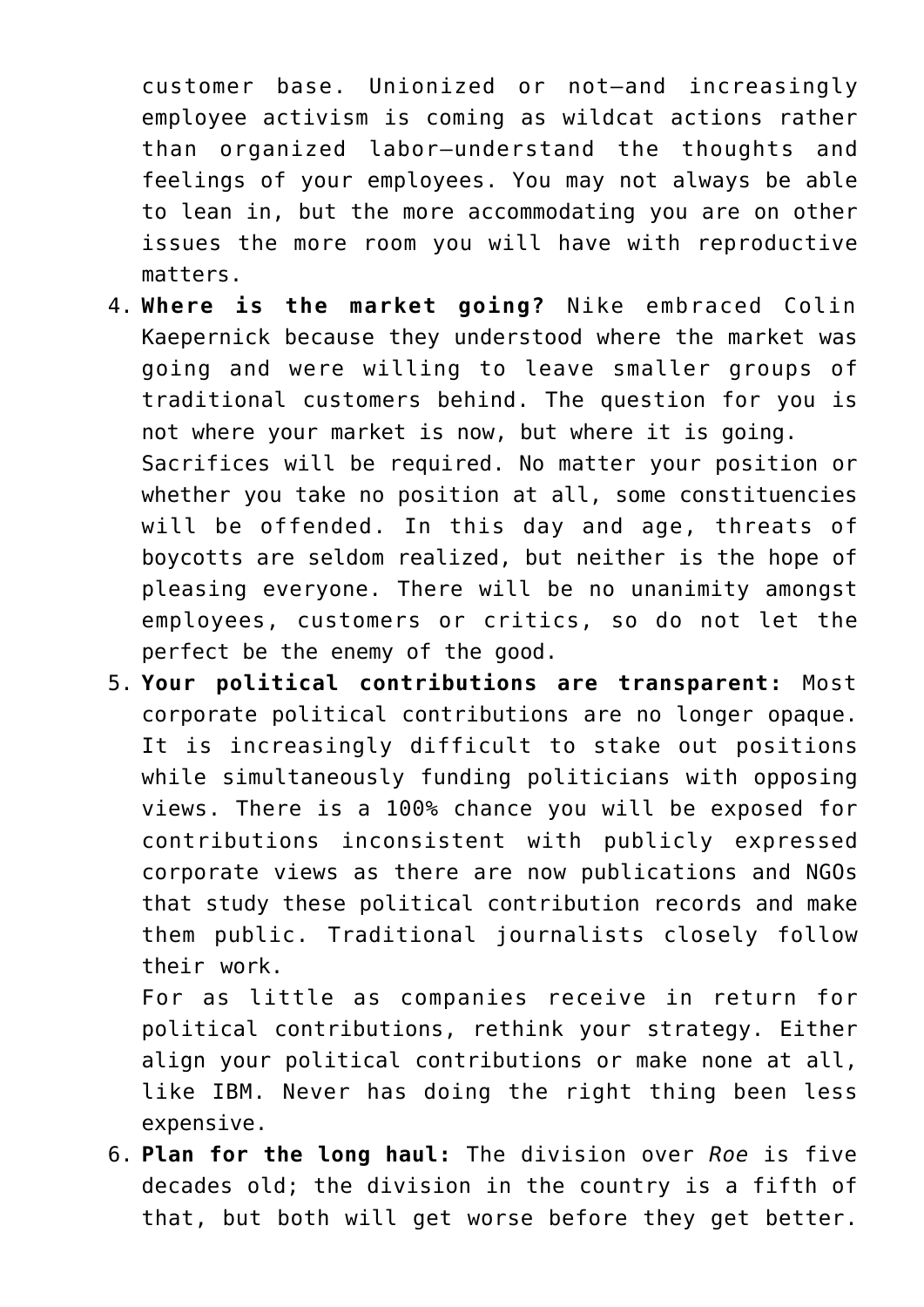This is not a "lipstick on a pig" moment. Neither play Whac-A-Mole with this issue nor think that you can get away with hypocritical or superficial positioning. Whatever you do, build it as part of a long term strategy.

- 7. **Listen:** In these challenging days, conversations between people with sincerely held pro-life and pro-choice positions finding common ground are among the most inspiring moments. Explore this common ground and see if it can provide you platform to remain both neutral and helpful, if that is the position you want to stake out. There are lots of ways to carve out these issues. Have robust conversations with diverse leaders in your firm, including HR, diversity, legal, insurance, brand, medical, employees and more to determine what is the very best way to address reproductive rights and sexual preference issues and carve out a strategy that works best for your company. Build a communications strategy around it, rather than vice versa. This is not just a legal or political issue and should not be internally addressed as if it is.
- 8. **Your brand will be defined by these decisions:** Why is your company in business? It is no longer just for shareholder profit and customer satisfaction. The more senior executives understand *why* they are in business the more easily they can carve out positions on these challenging issues. Starbucks has always been "the third place." Apple was always for the creative in us. Understanding who you are has never been more important. If you have not already after DEI, ESG, #MeToo, global warming and more, it is time for a 360 degree review of the totality of your brand.
- 9. **Don't be first or last unless you want notoriety:** If you want to get noticed —and there can be great value in that—then be first to win the media coverage. Otherwise, be anywhere but last.
- 10. **Be sincere and authentic:** Chick-fil-A's since-largely-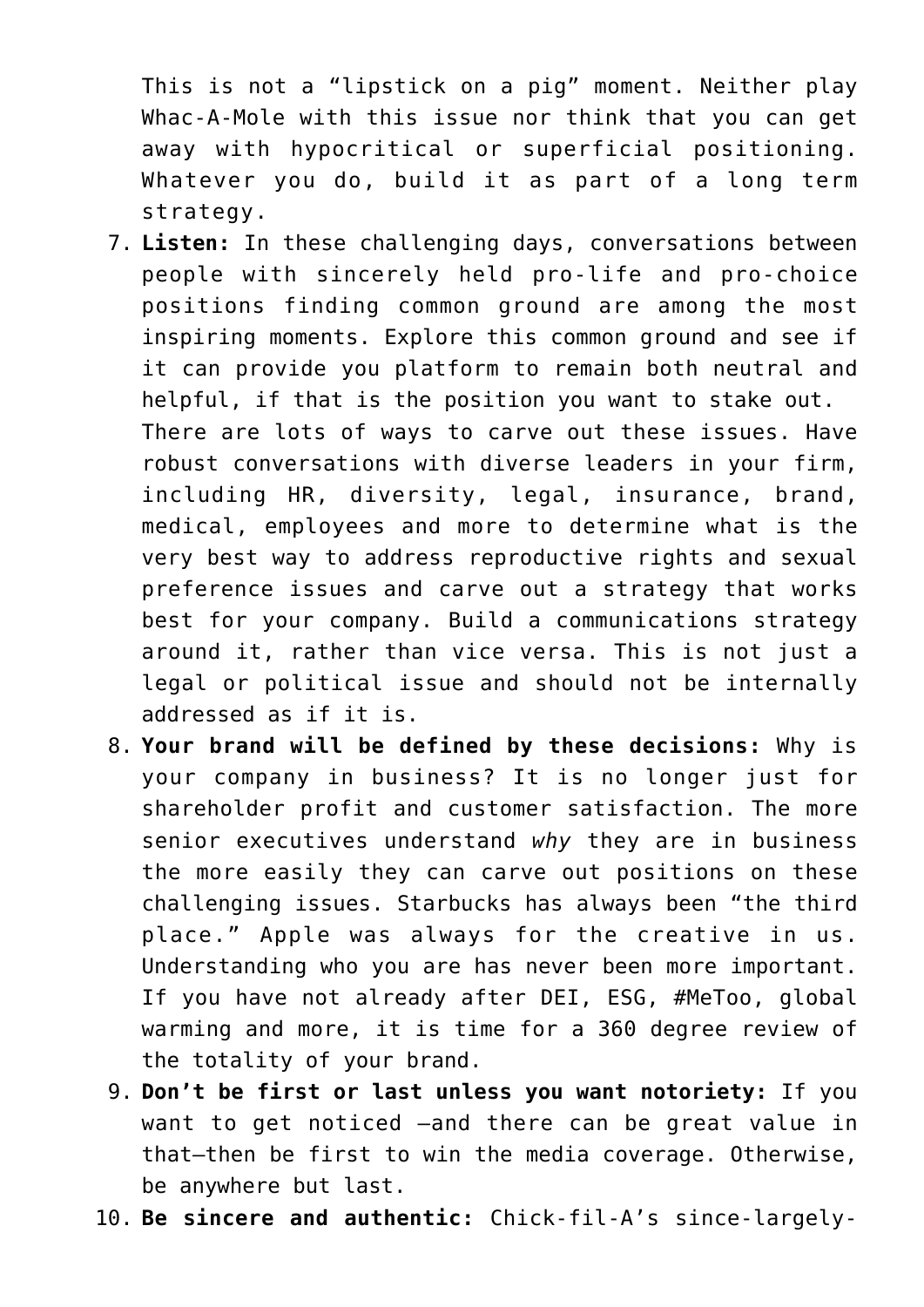abandoned anti-LGBTQ positions never inspired organized resistance because they were based on authentic and sincerely held as well as well-articulated religious beliefs. Sincerity and authenticity may not be Kevlar, but they go a long way in defining who activists are going to target.

Whatever you do, *Dobbs* will not be the end of challenging public [issues](https://www.commpro.biz/the-scarlet-letter/) for corporations. Plan for a series of challenging decisions over the coming years, build your strategy comprehensively, and be forward-looking. What you do next is going to have more impact than all of your advertising, marketing and political contributions combined.

There is *a non-scaling fence* around the Supreme Court of the United States. It is a shocking admission of where we are as a country. A country, that just a century and a half ago had erected a monument on its shores as a beacon to "Give me your tired, your poor, Your huddled masses yearning to breathe free, The wretched refuse of your teeming shore. Send these, the homeless, tempest-tost to me, I lift my lamp beside the golden door!" Unless you're pregnant.

Enjoy the listen.

Richard Levick

Listen to *[Overturning Roe v. Wade](https://www.levick.com/podcast/overturning-roe-v-wade-with-constitutional-scholar-supreme-court-watcher-steven-schwinn/)*



*About the Author: Richard Levick, Esq. is Chairman & CEO of LEVICK, representing countries and companies in the highest-stakes global communications matters – the Venezuelan crisis; Qatar; the Chinese trade war; the Gulf oil spill; Guantanamo Bay, the Catholic Church*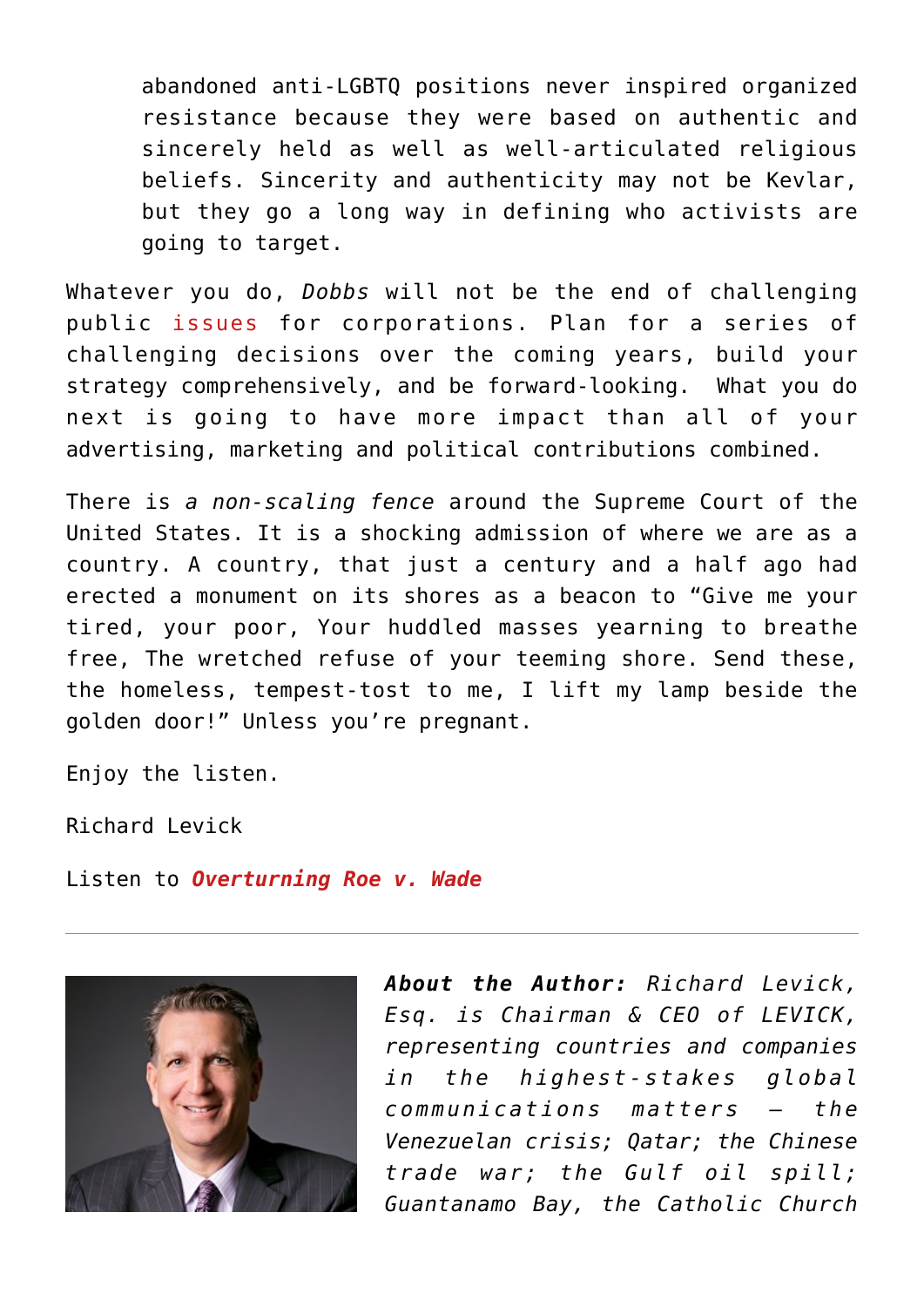*and many others.*

*He and his firm have represented more than 300 of the world's largest law firms, hundreds of companies and over 30 countries, providing heads of state with intelligence, access and insight into Washington. Mr. Levick and his team provide the communications "air cover" for CEOs, boards, lawyers and lobbyists to maximize efficiency, solve conflicts and reemerge stronger and better positioned.*

## **[A Conversation with Don](https://www.commpro.biz/conversation-with-don-lemon-cnn-anchor-on-his-new-book-this-is-the-fire-what-i-say-to-my-friends-about-racism/) [Lemon, CNN Anchor, on His New](https://www.commpro.biz/conversation-with-don-lemon-cnn-anchor-on-his-new-book-this-is-the-fire-what-i-say-to-my-friends-about-racism/) [Book, 'This Is The Fire: What](https://www.commpro.biz/conversation-with-don-lemon-cnn-anchor-on-his-new-book-this-is-the-fire-what-i-say-to-my-friends-about-racism/) [I Say to My Friends About](https://www.commpro.biz/conversation-with-don-lemon-cnn-anchor-on-his-new-book-this-is-the-fire-what-i-say-to-my-friends-about-racism/) [Racism'](https://www.commpro.biz/conversation-with-don-lemon-cnn-anchor-on-his-new-book-this-is-the-fire-what-i-say-to-my-friends-about-racism/)**

# COMMPRO AND THE MUSEUM OF PUBLIC RELATIONS PRESENT. **That Said** with MICHAEL ZELDIN Guest: **CNN Anchor DON LEMON,** Author of This is the Flre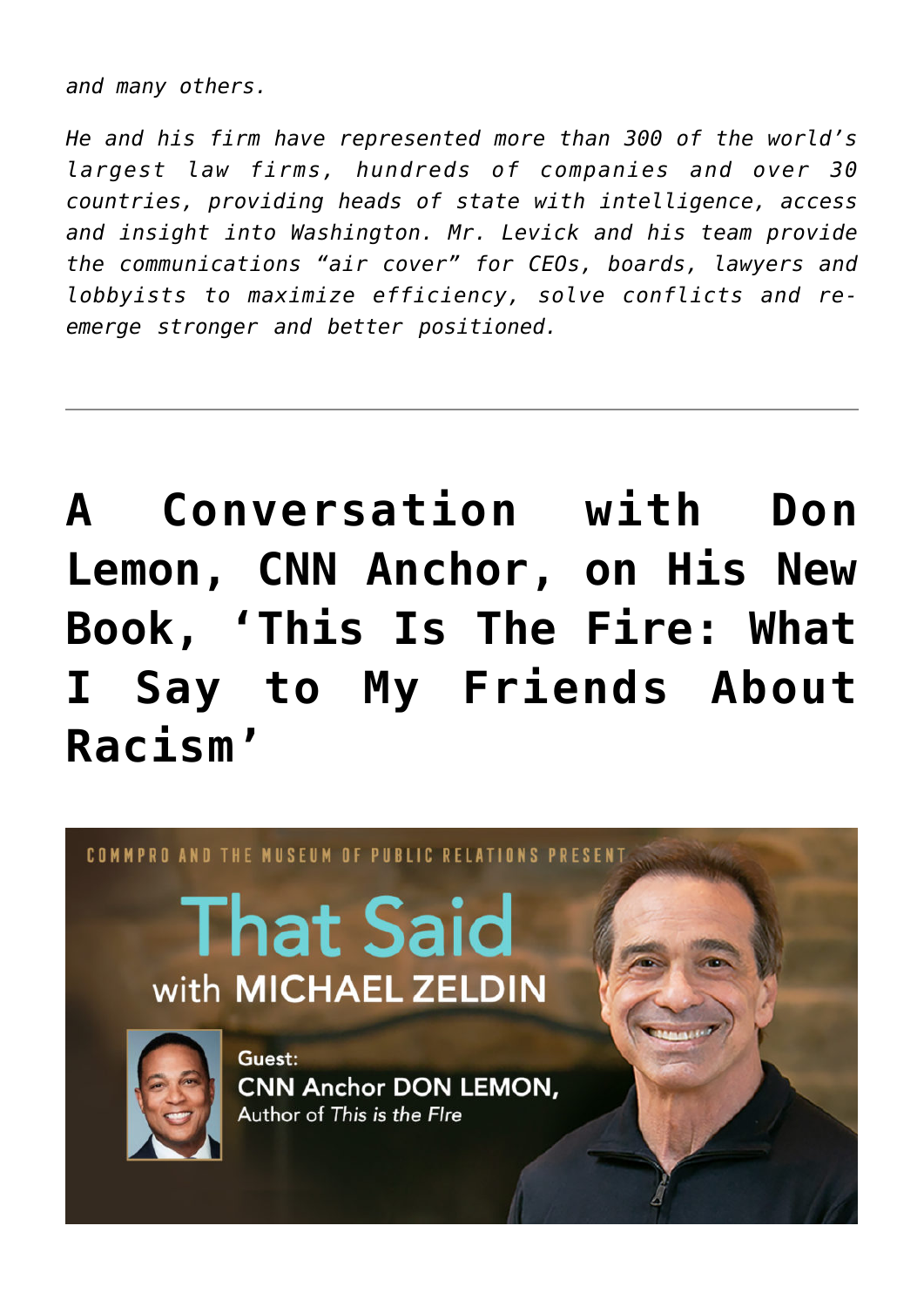Join Michael Zeldin for this important conversation on race in America with Don Lemon as they discuss his book, *[This Is The](https://www.amazon.com/dp/B08LDM3PP9/ref=dp-kindle-redirect?_encoding=UTF8&btkr=1) [Fire: What I Say to My Friends About Racism](https://www.amazon.com/dp/B08LDM3PP9/ref=dp-kindle-redirect?_encoding=UTF8&btkr=1)***.** This frank conversation addresses the root causes of systemic racism and the steps that must be taken to eradicate it: Commitment, forbearance, and hard work.

In recognition of Juneteenth, [CommPRO](https://www.commpro.biz/) & [The Museum of Public](https://www.prmuseum.org/) [Relations](https://www.prmuseum.org/) are pleased to share this special episode of [That](https://www.commpro.biz/that-said-with-michael-zeldin/) [Said With Michael Zeldin](https://www.commpro.biz/that-said-with-michael-zeldin/) podcast.

### **Guest**



**Don Lemon**

### **CNN Anchor | Author, "This Is The Fire: What I Say to My Friends About Racism"**

Don Lemon anchors *Don Lemon Tonight* airing weeknights at 10pm. He also serves as a correspondent across CNN/U.S. programming. Based out of the network's New York bureau, Lemon joined CNN in September 2006. He is a #1 best selling *New York Times* author of *This Is The Fire: What I Say to My Friends About Racism*.A news veteran of Chicago, Lemon reported from Chicago in the days leading up to the 2008 presidential election, including an interview with then-Rep. Rahm Emanuel on the day he accepted the position of Chief of Staff for President-elect Barack Obama. He also interviewed Anne Cooper, the 106-year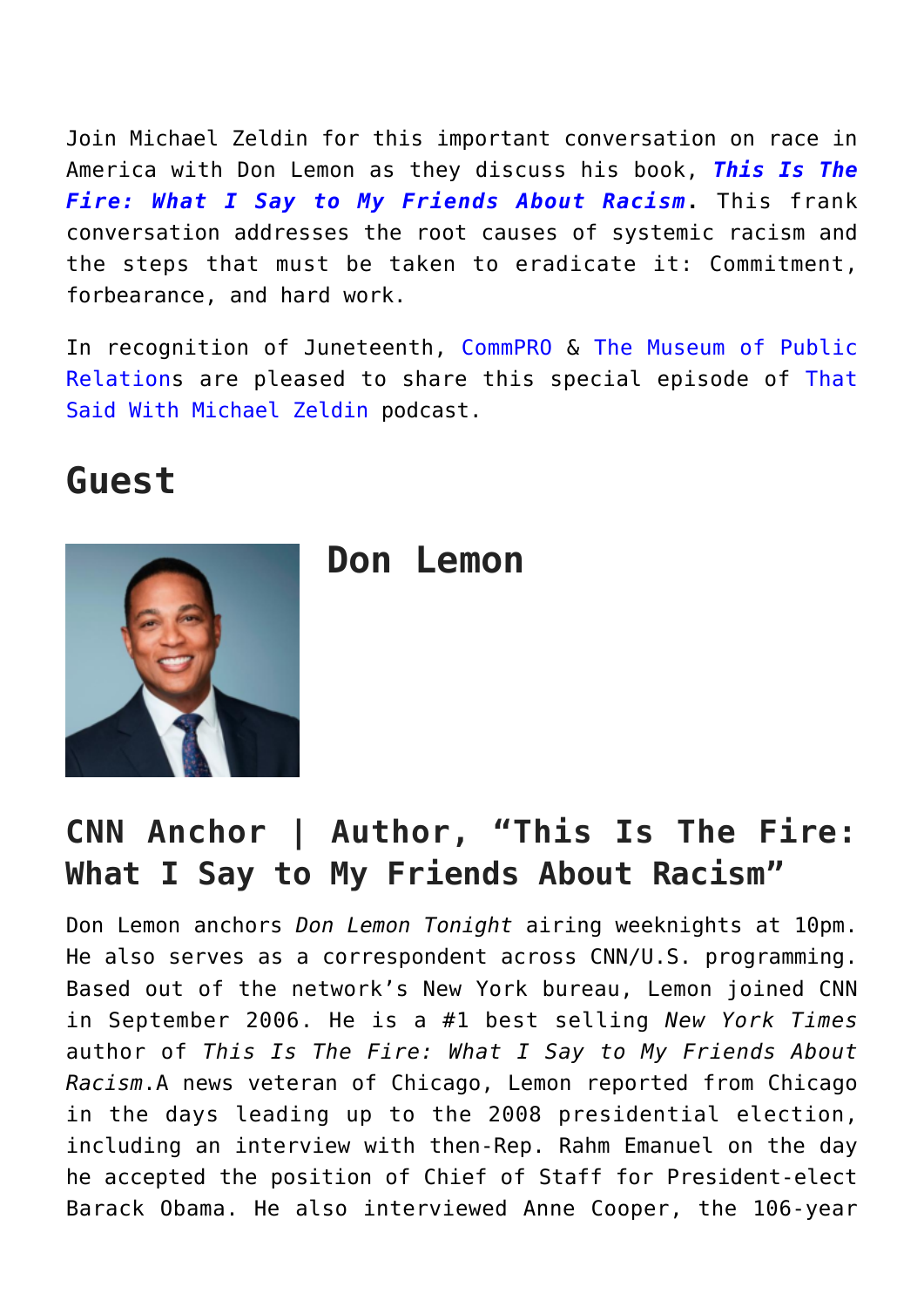old voter President-elect Obama highlighted in his election night acceptance speech after he had seen Lemon's interview with Cooper on CNN. He has served as moderator for CNN's political town halls, co-moderated first 2020 Democratic Presidential Debate and co-hosted *Color of Covid* special that addressed the pandemic's impact on communities of color. Lemon served as the network's leading voice guiding viewers through the death of George Floyd and summer of nationwide protests and riots.

He has reported and anchored on-the-scene for CNN from many breaking news stories, including the Orlando shooting at Pulse Nightclub (2016), Charleston church shooting (2015), death of Freddie Gray while in police custody, the shooting of unarmed teenager Michael Brown in Ferguson, MO (2014), the George Zimmerman trial (2013), the Boston marathon bombing (2013), the Philadelphia building collapse (2013),the Sandy Hook Elementary School shooting (2012), the Colorado Theater Shooting (2012), the death of Whitney Houston, the Inaugural of the 44th President in Washington, D.C., the death of Michael Jackson (2009), Hurricane Gustav in Louisiana (2008) and the Minneapolis bridge collapse (2007).

Lemon has also anchored the network's breaking news coverage of the earthquake and tsunami in Japan, the Arab Spring, the death of Osama Bin Laden and Joplin tornado. He reported for CNN's documentary Race and Rage: The Beating of Rodney King, which aired 20 years to the day of the beating. He is also known for holding politicians and public officials accountable in his "No Talking Points" segment.

He joined CNN after serving as a co-anchor for the 5 p.m. newscast for NBC5 News in Chicago. He joined the station in August 2003 as an anchor and reporter after working in New York as a correspondent for NBC News, The Today Show and NBC Nightly News. In addition to his reporting in New York, Lemon worked as an anchor on Weekend Today and on MSNBC. While at NBC, he covered the explosion of Space Shuttle Columbia, SARS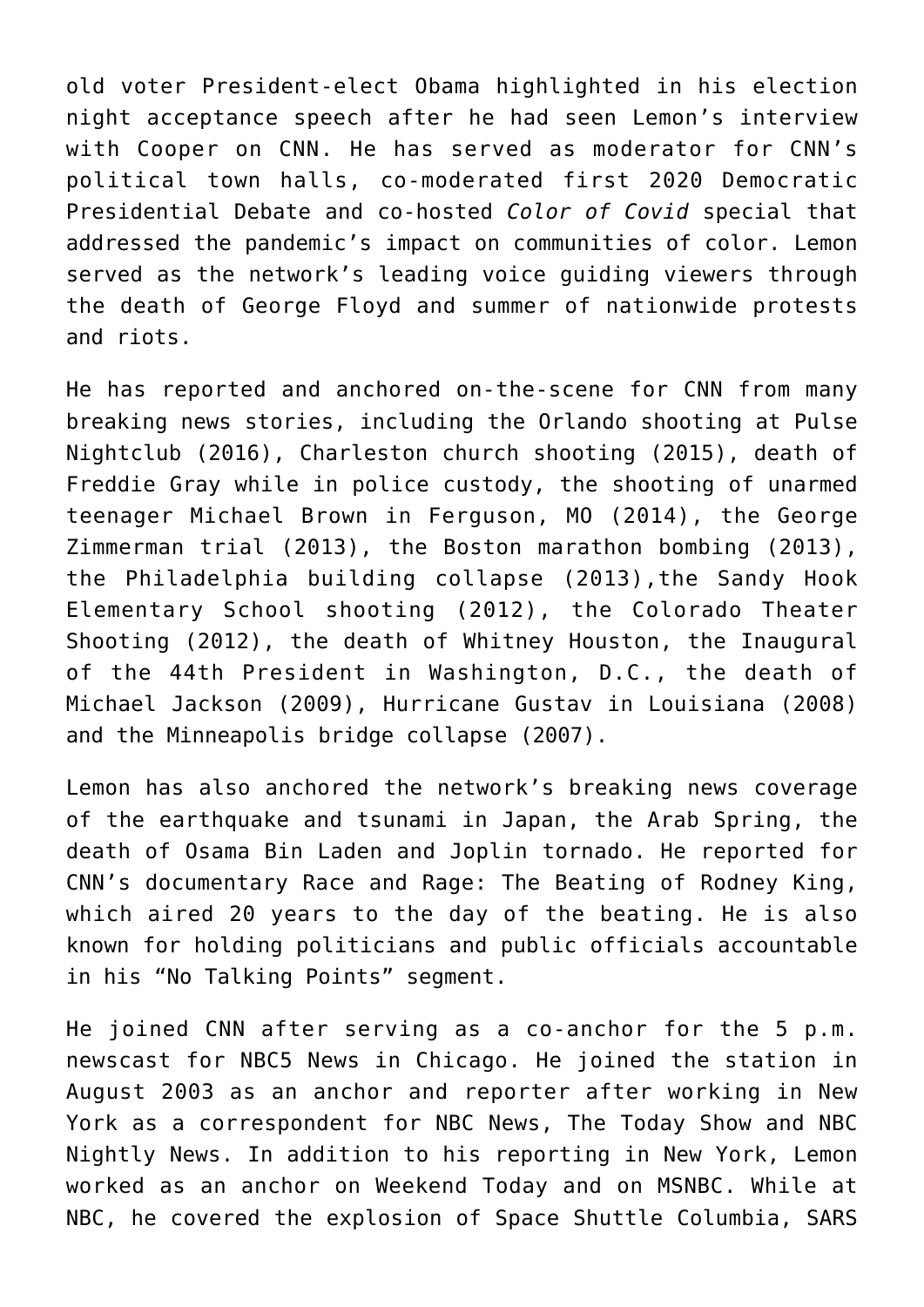in Canada and numerous other stories of national and global importance.

In addition to NBC5 and NBC News, Lemon has served as a weekend anchor and general assignment reporter for WCAU-TV, an NBC affiliate in Philadelphia, an anchor and investigative reporter for KTVI-TV in St. Louis and an anchor for WBRC-TV in Birmingham. He began his career at WNYW in New York City as a news assistant while still in college.

In 2009, Ebony named him as one of the Ebony Power 150: the most influential Blacks in America. He has won an Edward R. Murrow award for his coverage of the capture of the Washington, D.C. snipers. He won an Emmy for a special report on real estate in Chicagoland and various other awards for his reporting on the AIDS epidemic in Africa and Hurricane Katrina. In 2006, he won three more local Emmys for his reporting in Africa and a business feature about Craigslist, an online community.

Lemon serves as an adjunct professor at Brooklyn College, teaching and participating in curriculum designed around new media. He earned a degree in broadcast journalism from Brooklyn College and also attended Louisiana State University.

**Follow Don on Twitter: [@donlemon](https://twitter.com/donlemon?ref_src=twsrc%5Egoogle%7Ctwcamp%5Eserp%7Ctwgr%5Eauthor)**

### **Host**



### **Michael Zeldin**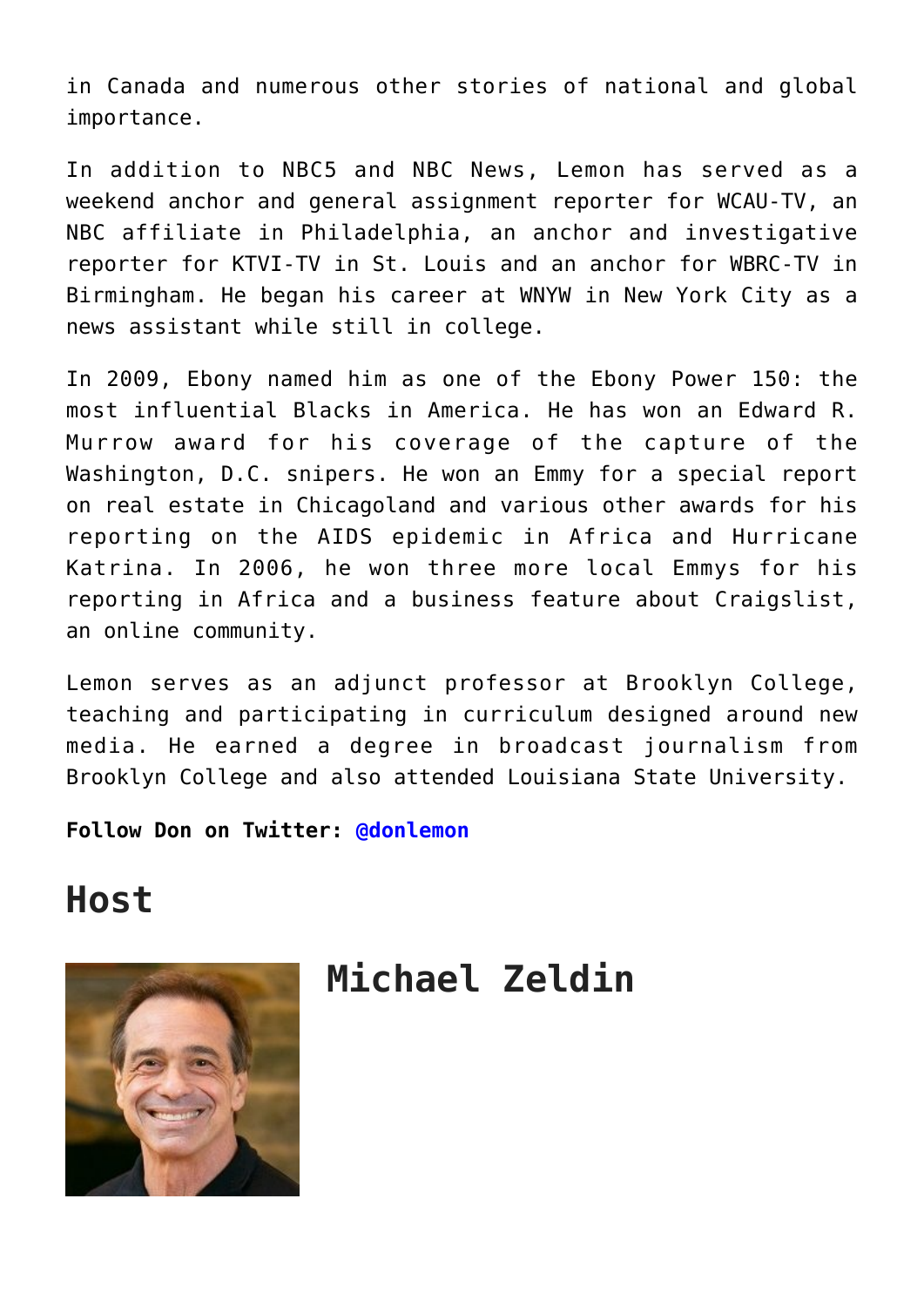Michael Zeldin is a well-known and highly-regarded TV and radio analyst/commentator.

He has covered many high-profile matters, including the Clinton impeachment proceedings, the Gore v. Bush court challenges, Special Counsel Robert Muller's investigation of interference in the 2016 presidential election, and the Trump impeachment proceedings.

In 2019, Michael was a Resident Fellow at the Institute of Politics at the Harvard Kennedy School, where he taught a study group on Independent Investigations of Presidents.

Previously, Michael was a federal prosecutor with the U.S. Department of Justice. He also served as Deputy Independent/ Independent Counsel, investigating allegations of tampering with presidential candidate Bill Clinton's passport files, and as Deputy Chief Counsel to the U.S. House of Representatives, Foreign Affairs Committee, October Surprise Task Force, investigating the handling of the American hostage situation in Iran.

Michael is a prolific writer and has published Op-ed pieces for CNN.com, The Wall Street Journal, The New York Times, The Hill, The Washington Times, and The Washington Post.

**Follow Michael on Twitter: [@michaelzeldin](https://twitter.com/michaelzeldin?lang=en)**

## **[Alpha Sigma Capital Joins](https://www.commpro.biz/alpha-sigma-capital-joins-council-for-inclusive-capitalism/) [Council for Inclusive](https://www.commpro.biz/alpha-sigma-capital-joins-council-for-inclusive-capitalism/)**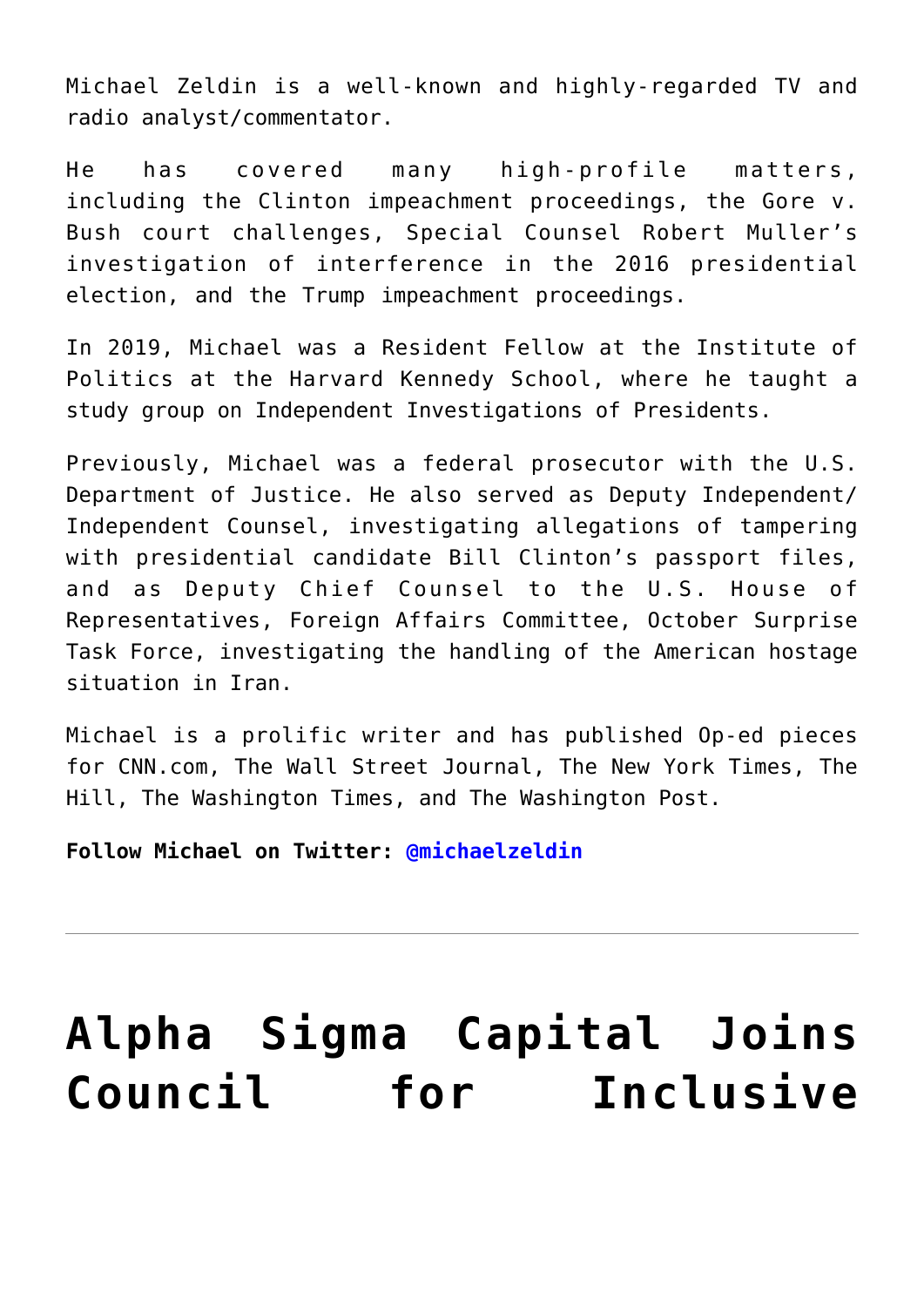## **[Capitalism](https://www.commpro.biz/alpha-sigma-capital-joins-council-for-inclusive-capitalism/)**

*CommPRO Editorial Staff*

As part of Alpha Sigma Capital's commitment to becoming a zero-carbon digital asset fund focused on the blockchain economy and the shift to a decentralized Web3 infrastructure, [announced](https://blockchainwire.io/press-release/alpha-sigma-capital-joins-council-for-inclusive-capitalism) that Enzo Villani, CEO and Chief Investment Officer has joined the Council for Inclusive Capitalism. The Council is a global nonprofit organization that joins moral and market imperatives to build a more inclusive, sustainable, and trusted economic system that addresses the needs of our people and the planet.

"I am thrilled to welcome Enzo Villani to the Council and look forward to working with them as they take the necessary actions to ensure a better future for us all," said Meredith Sumpter, CEO of the Council for Inclusive Capitalism.

The Council for Inclusive Capitalism is rooted in action. The Council is led by CEOs and global leaders who commit their organizations to specific actions that create long-term value for all stakeholders.

Council members are accountable for their actions. Members' commitments are measurable and made public on the Council's online platform. These commitments are intended to motivate and challenge others to bring their own reform ideas to the movement.

The Council is inclusive. Council members lead organizations of all sizes, across all sectors and geographies. It will take the conscious and collective action of all Council members—from industry leaders to mid-caps to small business owners—to scale the impact needed for capitalism to become more inclusive and sustainable.

The Council was launched in December 2020 with the belief that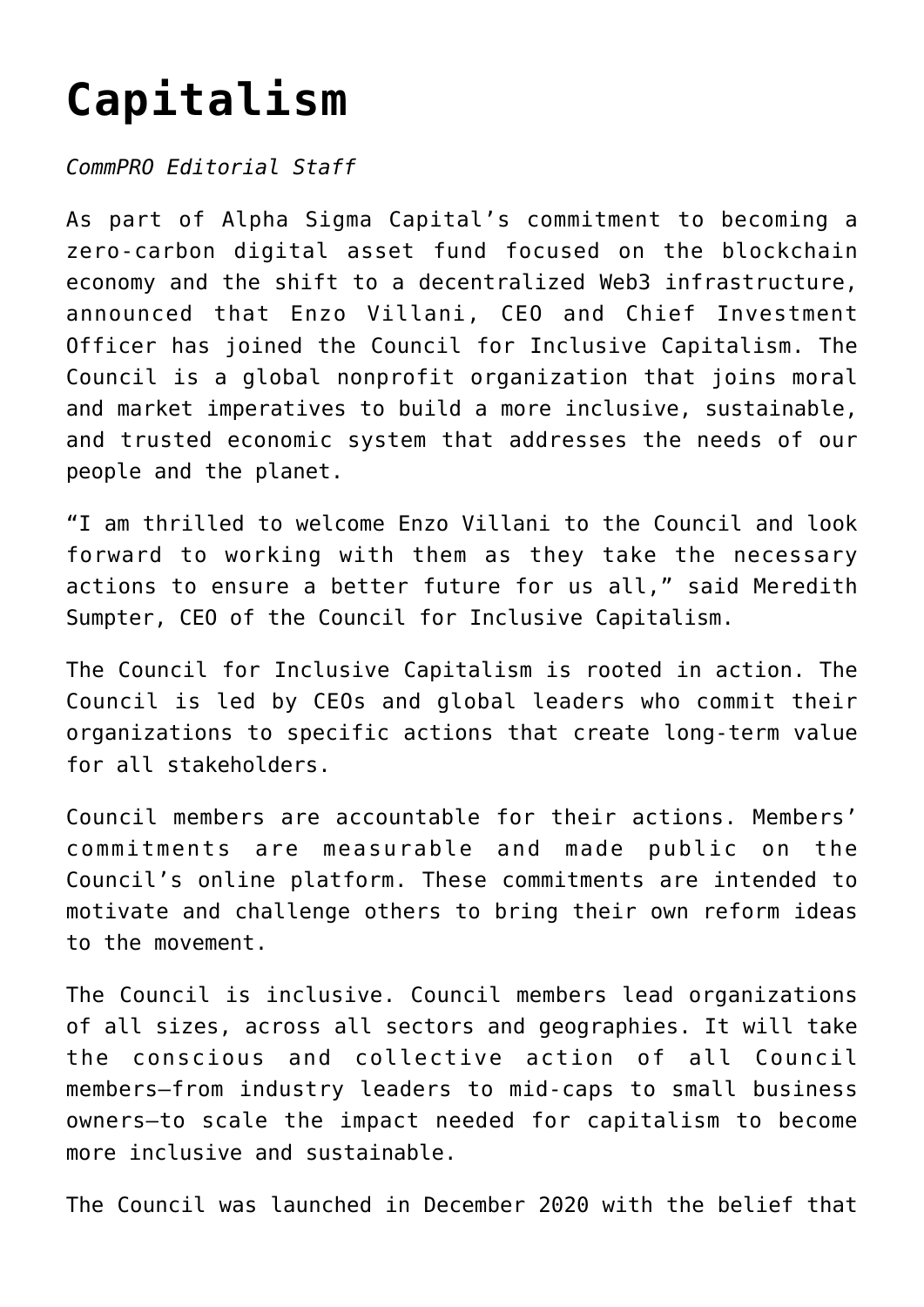businesses have a responsibility and the capability to create stronger, fairer, and more dynamic economies and societies. Council membership is open to all companies and organizations who are willing to make measurable, public commitments toward more inclusive and sustainable business practices.

The Council is led by a core group of leaders which include:

- Ajay Banga, Executive Chairman, Mastercard
- Oliver Bäte, Chairman of the Board of Management, Allianz SE
- Marc Benioff, Chair, Chief Executive Officer, and Cofounder, Salesforce
- Edward Breen, Executive Chairman, Dupont
- Sharan Burrow, General Secretary, International Trade Union Confederation
- Mark Carney, United Nations Special Envoy for Climate Action and Finance, and Financial Advisor to the Prime Minister for COP26
- Carmine Di Sibio, Global Chairman and Chief Executive Officer, EY
- Brunello Cucinelli, Executive Chairman and Creative Director, Brunello Cucinelli S.p.A.
- Roger Ferguson, Former President and Chief Executive Officer, TIAA
- Lynn Forester de Rothschild, Founder and Managing Partner, Inclusive Capital Partners
- Kenneth Frazier, Chairman of the Board and Chief Executive Officer, Merck & Co., Inc.
- Fabrizio Freda, President and Chief Executive Officer,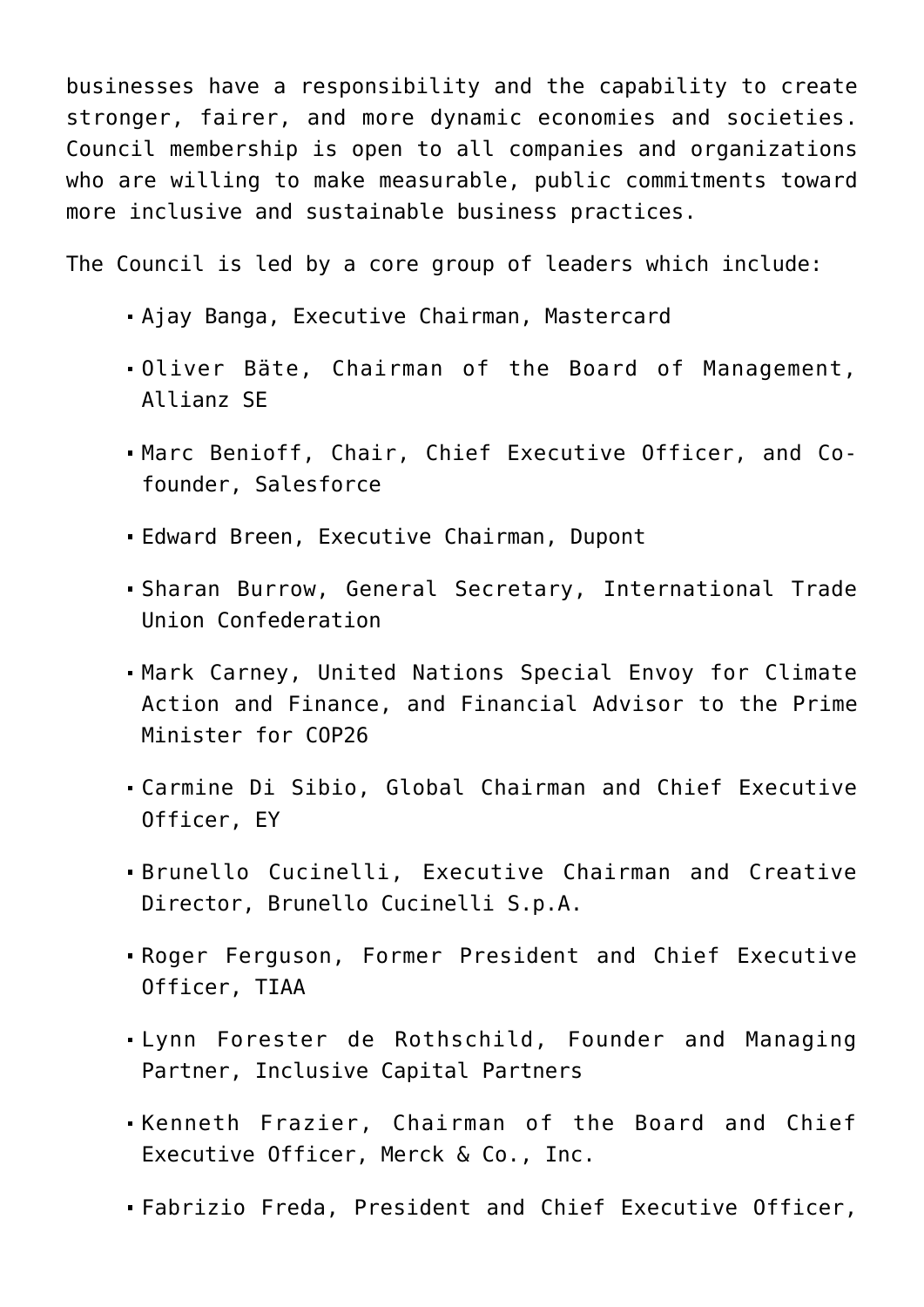The Estée Lauder Companies

- Marcie Frost, Chief Executive Officer, CalPERS
- Alex Gorsky, Chairman of the Board and Chief Executive Officer, Johnson & Johnson
- Angel Gurria, Secretary General, Organisation for Economic Co-operation and Development (OECD)
- Alfred Kelly, Chairman and Chief Executive Officer, Visa Inc.
- William Lauder, Executive Chairman, The Estée Lauder Companies
- Bernard Looney, Chief Executive Officer, BP
- Fiona Ma, Treasurer, State of California
- Hiro Mizuno, Member of the Board, Principles for Responsible Investment
- Brian Moynihan, Chairman of the Board and Chief Executive Officer, Bank of America
- Ronald P. O'Hanley, President and Chief Executive Officer, State Street Corporation
- Rajiv Shah, President, The Rockefeller Foundation
- Tidjane Thiam, Special Envoy on COVID-19, African Union
- Darren Walker, President, Ford Foundation
- Mark Weinberger, Former Chair and CEO of EY, and Board member of J&J, MetLife, and Saudi Aramco

*Source: [Blockchain Wire](https://blockchainwire.io/)*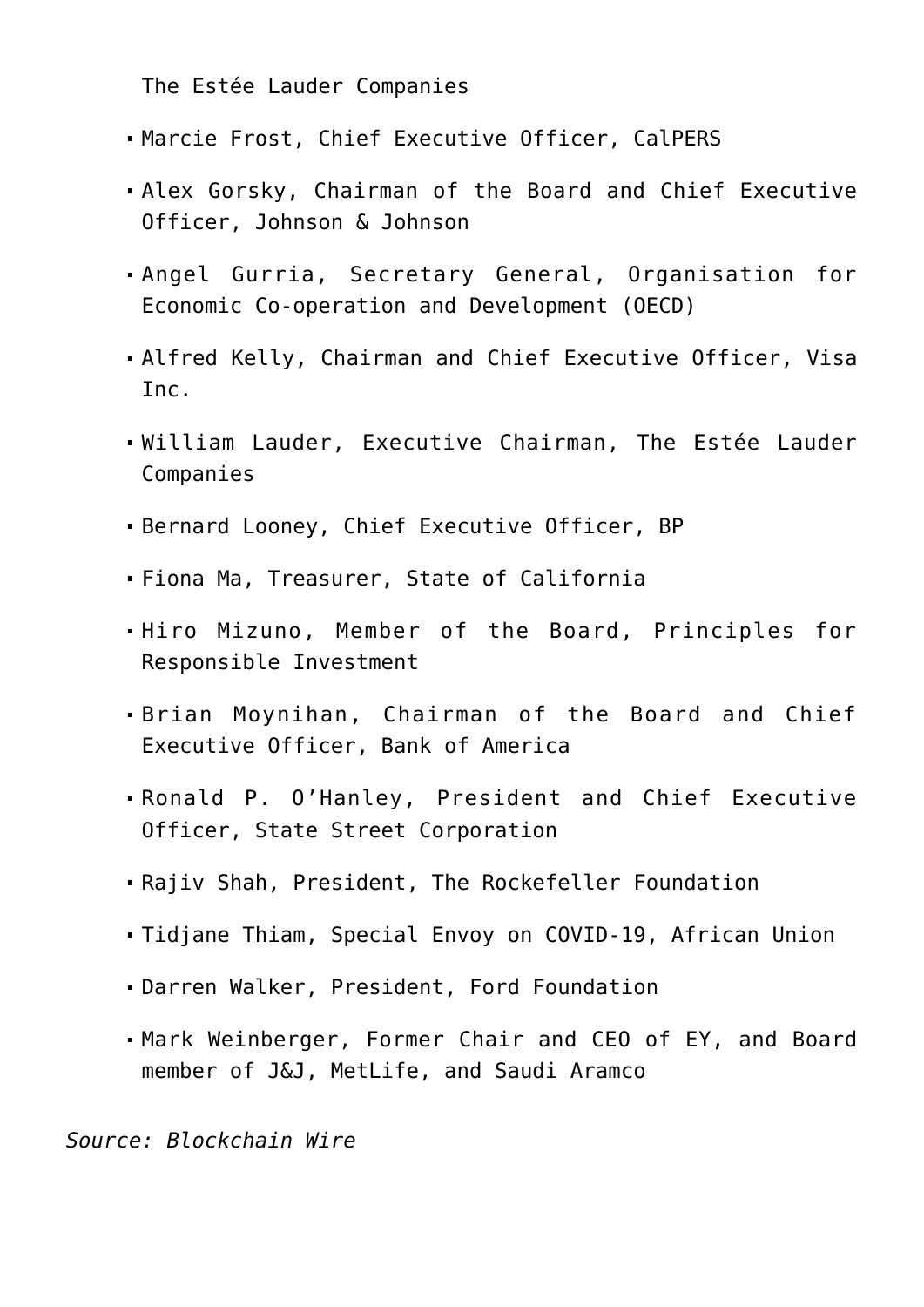### **[PR Masters Series Podcast,](https://www.commpro.biz/pr-masters-series-podcast-episode-33/) [Episode #33 – Ron Culp](https://www.commpro.biz/pr-masters-series-podcast-episode-33/)**



**Overview**

**[The Stevens Group](https://theartstevensgroup.com/)** has been presenting the **[PR Masters Series](https://www.commpro.biz/pr-masters-series/) [Podcast](https://www.commpro.biz/pr-masters-series/)** for almost two years now. This series is part of the ongoing partnership between The Stevens Group and CommPRO to bring to [PR,](https://www.commpro.biz/mergers-acquisitions/)digital/interactive and marketing communications agencies the wisdom of those who have reached the top of the PR profession. Today's special guest is **[Ron Culp](https://www.culpwrit.com/about/)**, PRAD Professional in Residence, Instructor and Professional Director, Graduate Professional Program Director – Public Relations and Advertising at DePaul.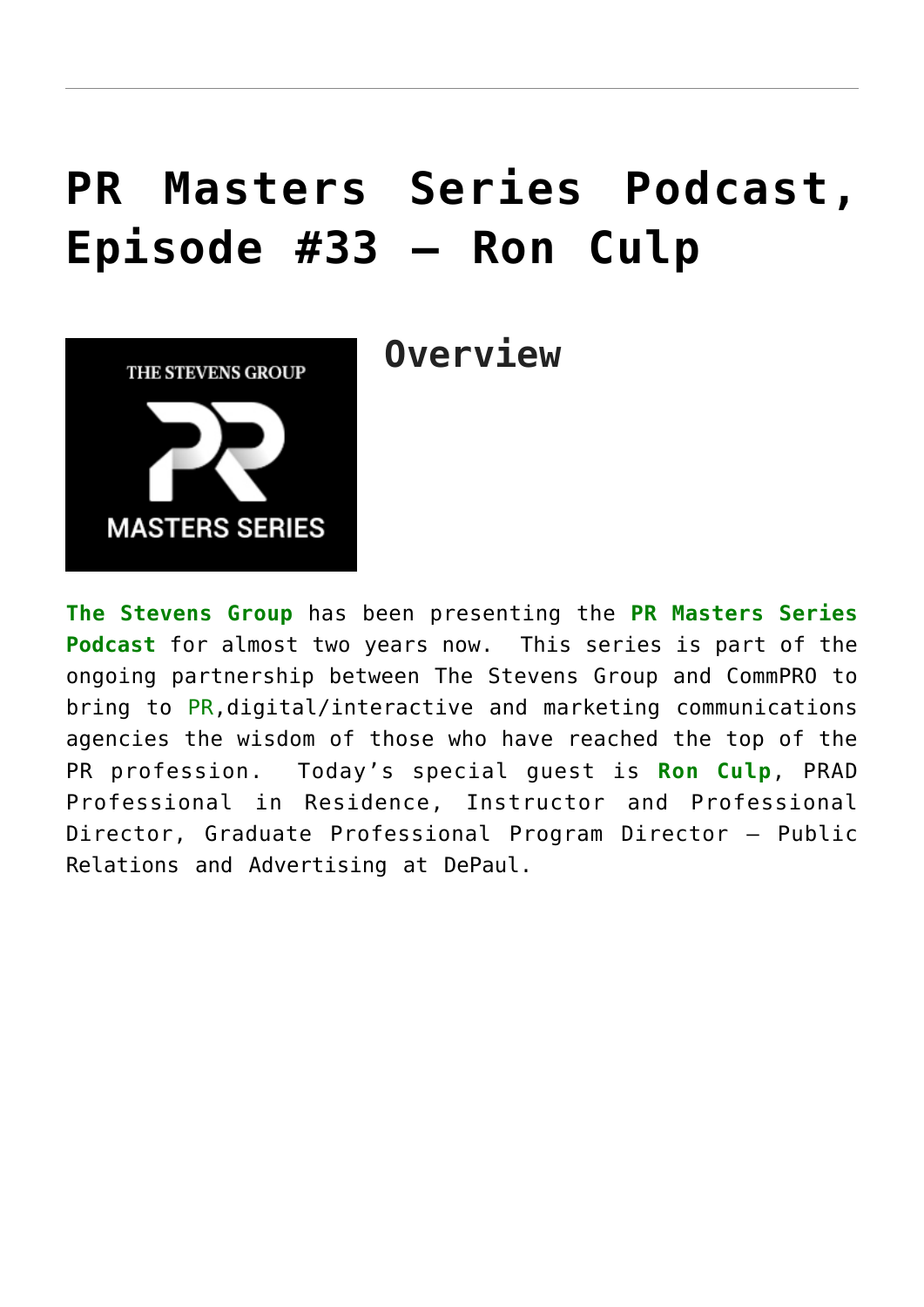### **About Our Guest**



Prior to joining DePaul and becoming an independent public relations consultant, Ron Culp held senior public relations positions at four Fortune 500 corporations and two major agencies. Ron's career spans a broad range of communications responsibilities in government and industry sectors including business-to-business, consumer products, pharmaceutical and retailing.

Ron's two agency stints include being partner and managing director of Ketchum's Midwest offices and head of the agency's North American Corporate Practice. Prior to Ketchum, he opened and served as managing director of the Chicago office of Sard Verbinnen and Company, a leading financial communications firm.

Previously, Ron was a corporate officer and senior vice president, public relations and government affairs, at Sears. During his Sears career, Ron managed internal and external communications, marketing public relations support, state and federal government affairs, community relations and the Sears-Roebuck Foundation. Earlier in his corporate career, he held senior communications positions at Sara Lee Corporation, Pitney Bowes and Eli Lilly.

Following graduation from Indiana State, Ron began his career as a reporter for The Columbus (Ind.) Republic before moving to the New York State Assembly where he served as director of member services (the public relations support unit) under both Republican and Democratic administrations.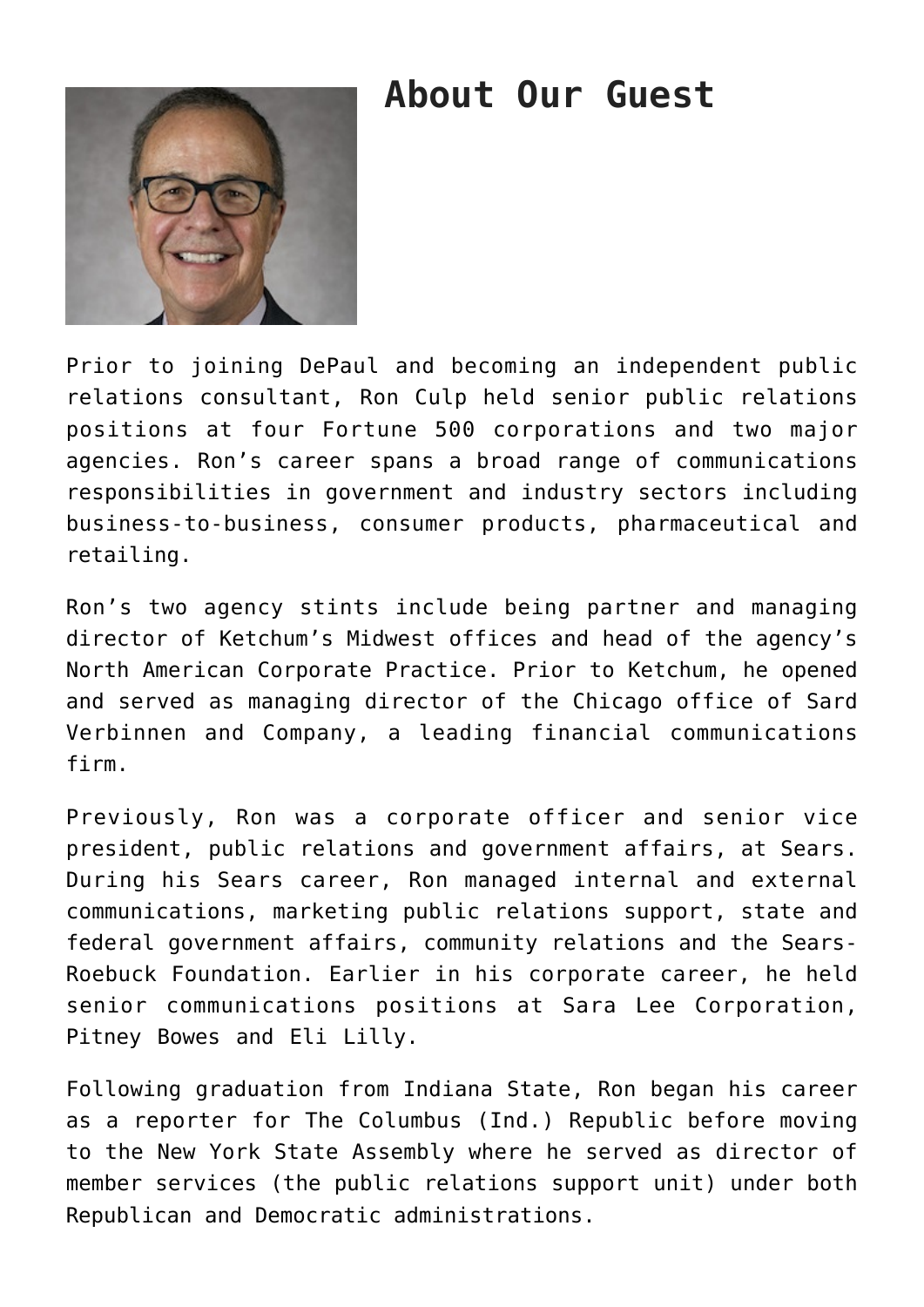Ron is active in several civic organizations including the Economic Club of Chicago where he is a former board member and past vice chair. Culp serves on the board of Gilda's Club Chicago, Public Relations Museum and Library, PRSA Foundation, Indiana State Foundation and the Plank Center for Leadership in Public Relations, which he also chaired for five years. He was listed in Crain's "Who in Chicago Business" from 2009 to 2017.

Culp is the only individual to receive both the Distinguished Service Award and the Hall of Fame Award from the Arthur W. Page Society, which is comprised of senior communication professionals, agency heads and leading academics. In 2011 he was honored with the John W. Hill Award by the New York Chapter of Public Relations Society of America (PRSA), and a year later he received the PR Professional of the Year from the Chicago chapter of PRSA. He also is featured in the PRSSA book, "Legacies from Legends in Public Relations" (2007) and was named to the PR News Hall of Fame in 2008. In 2012, Ron received the David Ferguson Award for Outstanding Contributions to Public Relations Education by a Practitioner, and in 2017 he received PRSA's Gold Anvil, the organization's lifetime achievement award.

Ron and his DePaul colleague Matt Ragas are co-authors of a business basics book for PR professionals entitled "Business Essentials for Strategic Communicators" (Palgrave Macmillan, 2014) and they jointly edited "Mastering Business for Strategic Communicators" (Emerald, 2018). Also in 2018, Ron compiled and edited an eBook entitled, "The New Rules of Crisis Management."

Ron and his wife, Sandra, fund a scholarship at their alma mater, Indiana State, for first-generation college students. In addition, Ron sponsors an annual PRSSA scholarship for student mentors.

Visit Ron's career blog, [Culpwrit,](http://www.culpwrit.com/) and follow him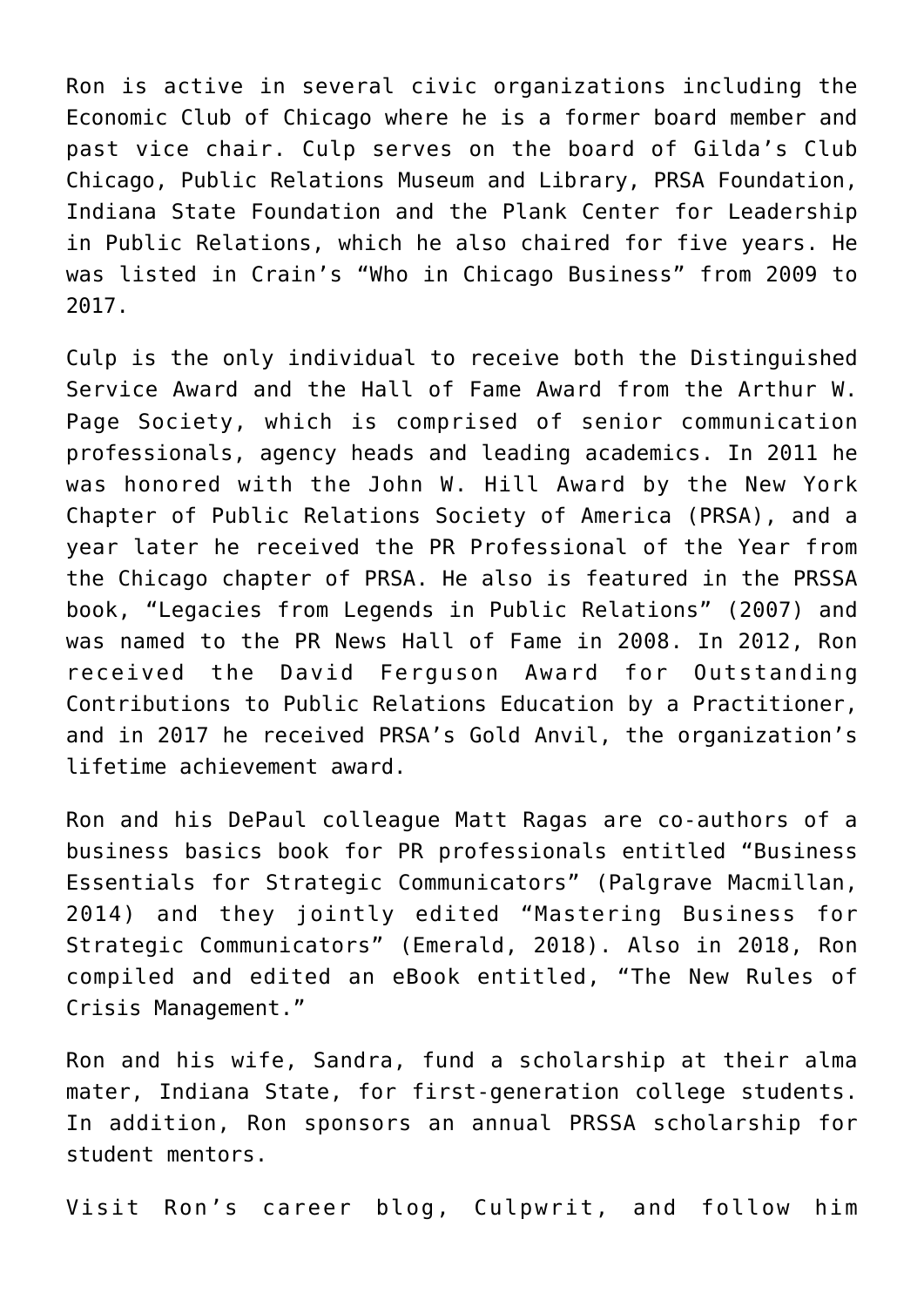## **[PRSA To Recognize Members for](https://www.commpro.biz/prsa-to-recognize-members-for-substantial-contributions-to-the-society-and-public-relations-profession-at-2019-international-conference/) [Substantial Contributions to](https://www.commpro.biz/prsa-to-recognize-members-for-substantial-contributions-to-the-society-and-public-relations-profession-at-2019-international-conference/) [the Society and Public](https://www.commpro.biz/prsa-to-recognize-members-for-substantial-contributions-to-the-society-and-public-relations-profession-at-2019-international-conference/) [Relations Profession at 2019](https://www.commpro.biz/prsa-to-recognize-members-for-substantial-contributions-to-the-society-and-public-relations-profession-at-2019-international-conference/) [International Conference](https://www.commpro.biz/prsa-to-recognize-members-for-substantial-contributions-to-the-society-and-public-relations-profession-at-2019-international-conference/)**

*[CommPRO](https://www.commpro.biz/) Editorial Staff*



PRSA, the nation's leading professional organization serving the communications community, will present eight individual awards during the PRSA 2019 International Conference, honoring members who have served the Society with distinction and made a difference in the public relations profession. The individuals will receive these awards during the Conference being held from Oct. 20–22 in San Diego.

"We are incredibly pleased to recognize these individuals for their outstanding achievements in public relations," said **Debra D. Peterson**, APR, 2019 PRSA National Chair. "I'm always inspired by the extraordinary work our members do and these award winners epitomize exceptional public relations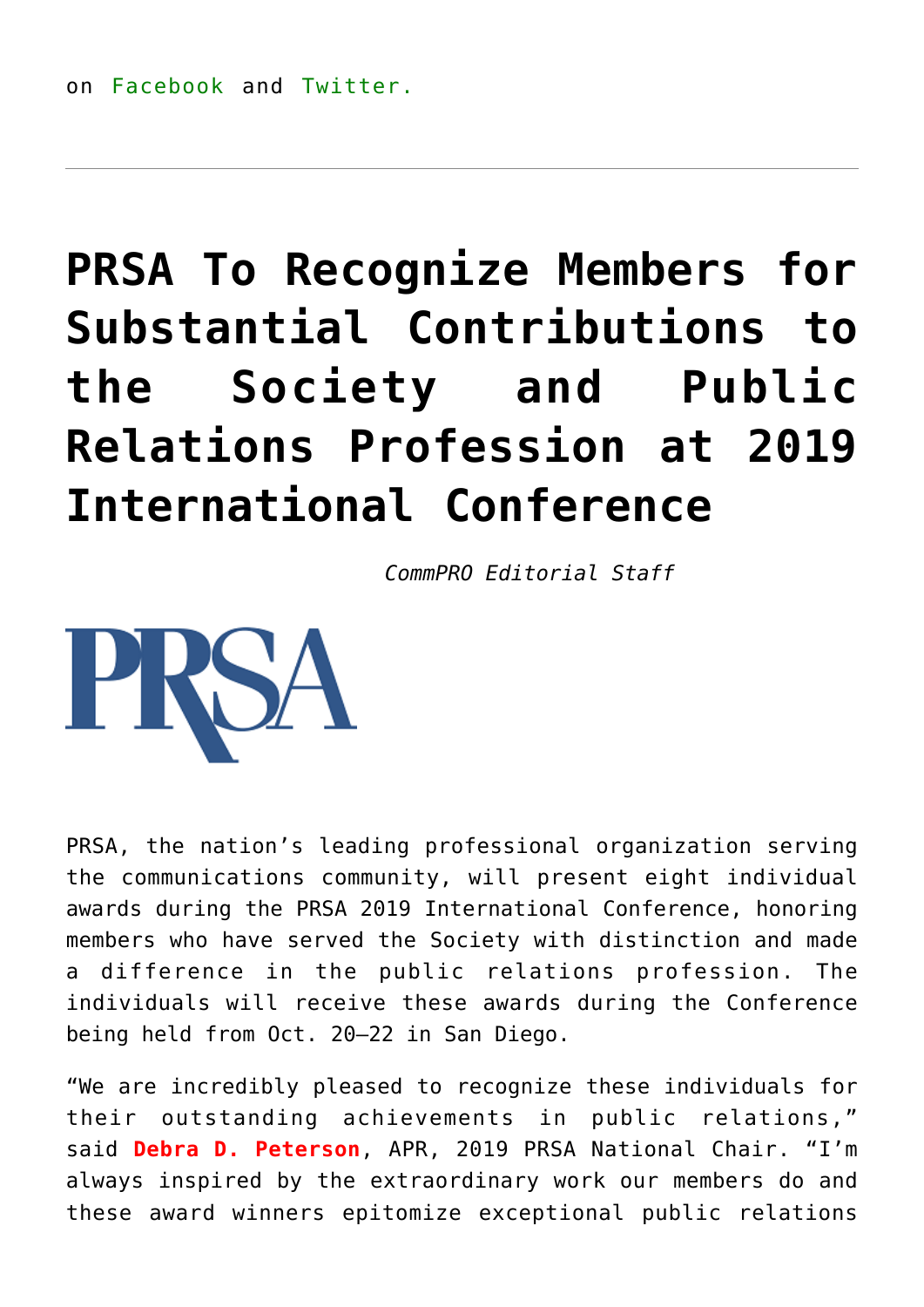professionals."

#### **Gold Anvil Award – Rhoda Weiss, Ph.D., APR, Fellow PRSA**

The Gold Anvil Award, PRSA's highest individual honor recognizing lifetime achievement in public relations, will be presented to **Rhoda Weiss**, Ph.D., APR, Fellow PRSA, president of Rhoda Weiss Consulting Group, Inc. She is a past PRSA National Chair/CEO and the 2019 International Conference Chair.

A highly honored innovator in public relations, marketing and branding, Weiss travels globally as a speaker and is a wellknown consultant and author for nationally recognized organizations. She chaired the AHA Society for Healthcare Strategy & Market Development, receiving its Leadership Excellence Award, as well as led Women in Health Administration and was a recipient of its Woman of the Year award.

Weiss is the recipient of several honors, including the PRSA Health Academy Lifetime Achievement Award, Educators Academy Award for Contributions to Public Relations Education and the PRSA Los Angeles Professional of the Year. A Kellogg Foundation Fellow and UCLA Extension Distinguished Faculty honoree, Weiss is also a U.S. Air Force Chief of Staff National Civic Leader, and chairs the AMA Executive Leadership Summit and Becker's Healthcare C-Suite National Conferences. She is listed among its Top 24 Women to Know in U.S. Healthcare.

**Public Relations Professional of the Year – Brook DeWalt, APR+M, Fellow PRSA**

Captain **Brook DeWalt**, APR+M, Fellow PRSA, a captain in the U.S. Navy, and Director of Public Affairs Operations in the Office of the Secretary of Defense, will be honored with the Public Relations Professional of the Year Award. The award is given to the individual who, in the previous year, represented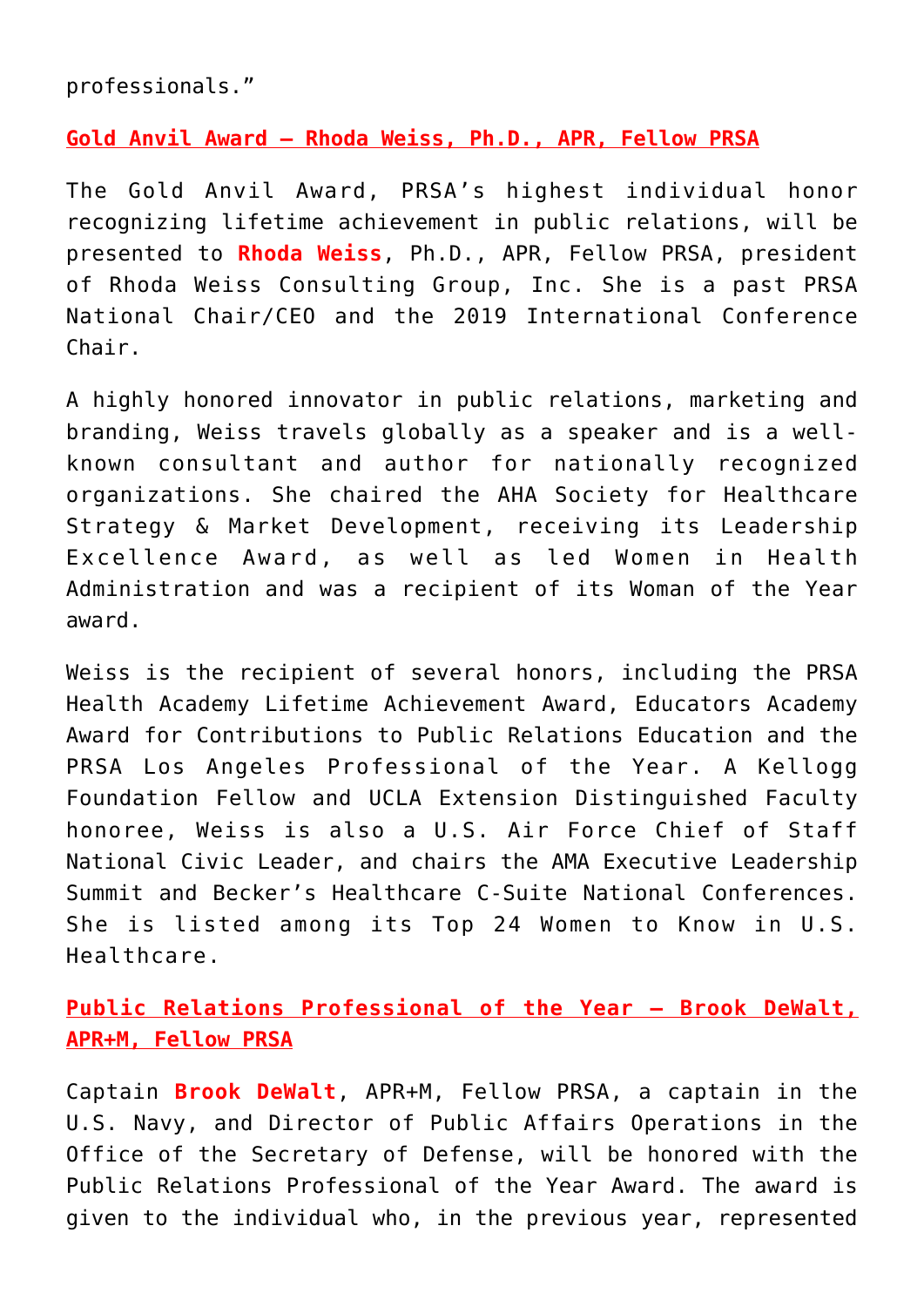the best in public relations as an outstanding example of the management function that established a mutually beneficial relationship between an organization and the public upon who its success or failure depends.

DeWalt has more than 33 years of military/civilian experience in the communications profession, and previously served as the Deputy Chief of Information for the U.S. Navy, and as chief of public affairs for America's largest combatant command, the U.S. Strategic Command, based at Offutt Air Force Base in Nebraska. While there, he led efforts to increase public understanding of global warfighting responsibilities including strategic deterrence, nuclear operations, space operations, joint electromagnetic spectrum operations, global strike, missile defense and analysis & targeting.

He also served seven years with the Universal Accreditation Board, overseeing professional standards in the field of public relations.

**Atlas Award for Lifetime Achievement in International Public Relations – Justin Green**

PRSA will present **Justin Green**, president of the Global Alliance for Public Relations and Communication Management, with its Atlas Award for Lifetime Achievement in International Public Relations. This award recognizes a public relations professional who has made extraordinary contributions to the practice of public relations on an international level.

With a communications career spanning 30 years, Green has become a leader in international public relations. As president of the Global Alliance, he represents more than 280,000 professionals in over 120 countries and has played a key role in the organization's growth and diversification. In addition to his work with the Global Alliance, he has made an impact through campaigns for diverse clients as CEO of Wide Awake Communications, an Ireland-based agency, and as the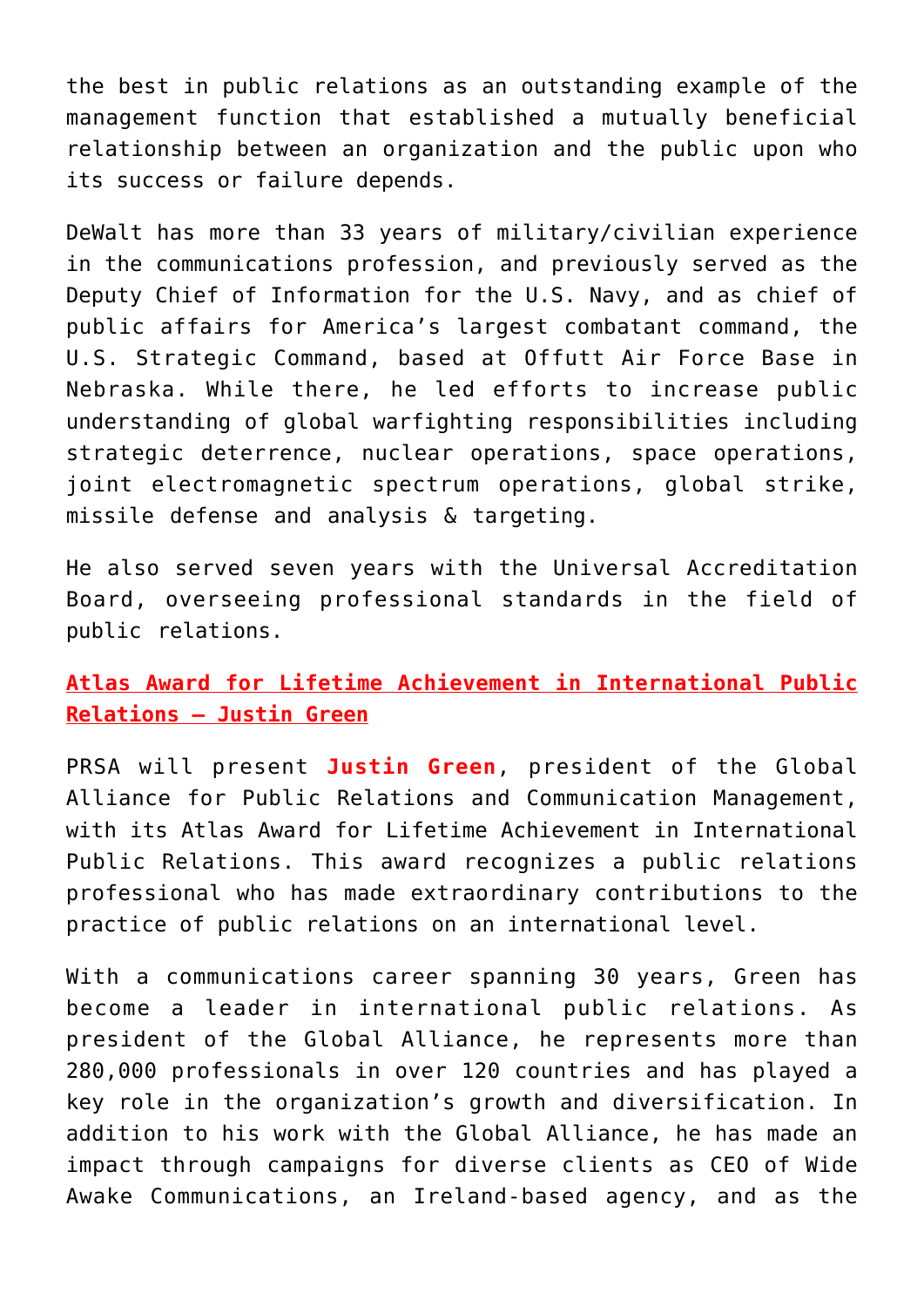director of agencies in Kenya and Nigeria. A past president of the Public Relations Institute of Ireland, he is also the global ambassador for the African Public Relations Association and the Public Relations Society of Kenya.

#### **Outstanding Educator Award – Rochelle Larkin Ford, Ph.D., APR**

The Outstanding Educator Award, which recognizes a PRSA member who has made a significant contribution to the advancement of public relations education through college or university teaching, is being given to **Rochelle Larkin Ford**, Ph.D., APR, dean of Elon University's School of Communications.

A nationally recognized leader and scholar in communications and diversity, Ford serves more than 1,300 students and more than 80 faculty members at Elon University. In her role, she has led the reorganization of academic departments in the School of Communications to create more access to administration for students, improved mentoring of faculty and strengthened academic programs of study and industry partnerships. Ford has led hundreds of presentations on multicultural communications and diversity and her scholarly works have appeared in numerous publications and refereed journals. She has been the Champions of PRSSA Co-Chair since 2010, as well as the Programs Chair and board member of the PRSA Foundation since 2012. She was also inducted into the PRWeek Hall of Fame and the PRSSA Hall of Fame in 2018 and 2000, respectively.

**Patrick Jackson Award for Distinguished Service to PRSA – Mary Deming Barber, APR, Fellow PRSA**

**Mary Deming Barber**, APR, Fellow PRSA, president and CEO of The Barber Group, is receiving the Patrick Jackson Award for Distinguished Service to PRSA. The award recognizes an individual who has made significant contributions in advancing PRSA and the professional development of its members.

An accredited communications veteran with more than 40 years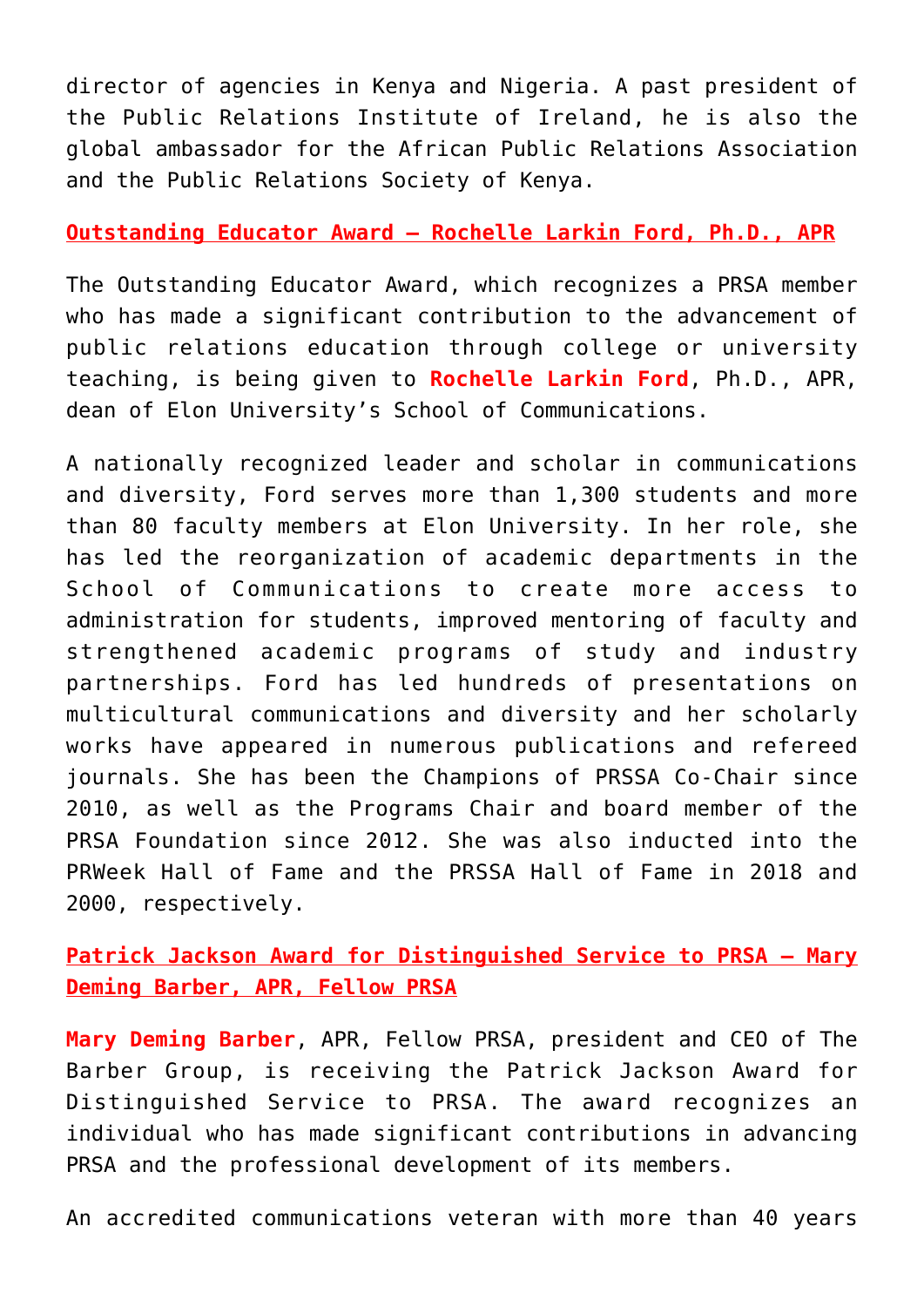of experience in public relations, Barber has counseled clients throughout the West, including a variety of food organizations and as a key team member on two successful U.S. Senate campaigns. She is the current co-chair of the PRSA Governance Committee and has been a co-leader of the Newcomer Orientation at the International Conference for more than 10 years. Barber is a former PRSA national board member, past chair of the College of Fellows and has served in numerous leadership positions with the Alaska Chapter and on several district and national committees.

#### **Paul M. Lund Public Service Award – David R. Hakensen, APR, Fellow PRSA**

The Paul M. Lund Public Service Award is being presented to **David R. Hakensen**, APR, Fellow PRSA. The award honors a PRSA member whose participation as a volunteer in important public activities has increased the common good and reflected credit on the organization.

With more than 35 years of agency and corporate public relations experience, Hakensen is a seasoned practitioner with expertise in crisis and sensitive issue communications, as well as being a skilled media relations strategist. During his career, he has held management positions at Minneapolis firm Padilla Speer Beardsley (now Padilla), Pearson Education and the Minneapolis/St. Paul office of FleishmanHillard. Hakensen has been active in PRSA his entire career, serving as president of the Minnesota Chapter and Midwest District Chair. Additionally, he has served on many nonprofit organization boards. He currently has his own consulting firm, H Co. in Minnetonka, Minn.

#### **David Ferguson Award – Del Galloway, APR, Fellow PRSA**

**Del Galloway**, APR, Fellow PRSA, vice president of communications for Wells Fargo's Atlantic Region and President and CEO of PRSA in 2004, will receive the David Ferguson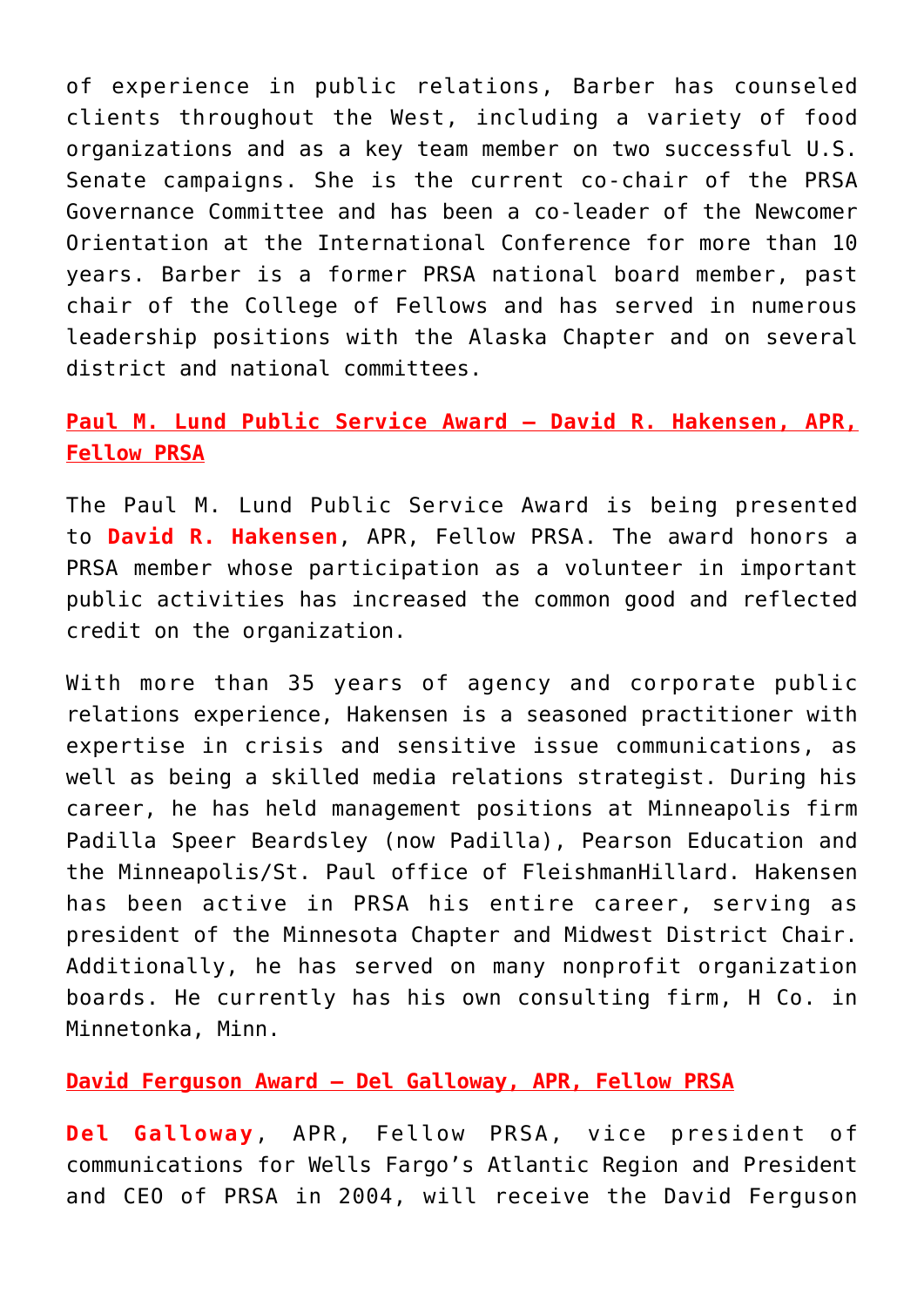Award, recognizing outstanding contributions to the advancement of PR education on the part of public relations professionals. It honors the late David Ferguson, APR, Fellow PRSA, in recognition of his outstanding support to PR education as PRSA president in 1985 and co-chair of the PRSA Educational Affairs Committee.

Galloway previously served as co-chair of the Commission on Public Relations Education. In 2014-2015, Galloway expanded the organization's outreach and mission, and co-chaired the first-ever Industry-Educator Summit sponsored by the Commission, convening professionals and academicians for a day of discussion and action. The results from the summit informed CPRE's 2017 report, "Fast Forward: Foundations and Future State, Educators and Practitioners," which provides an overview of the current state of public relations worldwide and reviews current and potential undergraduate curriculum guidelines.

#### **Parke Gibson Award – Bey-Ling Sha, Ph.D., APR**

PRSA will present **Bey-Ling Sha, Ph.D., APR**, dean of the College of Communications at California State University, Fullerton, with the D. Parke Gibson Award. The award recognizes a PR professional who has helped expand awareness of PR with multicultural communities.

Sha has lectured on intercultural public relations on three continents and won the Institute for Public Relations' Pathfinder Award, a lifetime achievement award recognizing her program of scholarly research. Sha is co-author of the mostrecent edition of Cutlip and Center's Effective Public Relations, in which she added information about the experiences of minority public relations professionals. Previously director of the School of Journalism and Media Studies at San Diego State University, Sha won a grant from the PRSA Foundation to create a bilingual media writing program to prepare Spanish/English-fluent San Diego students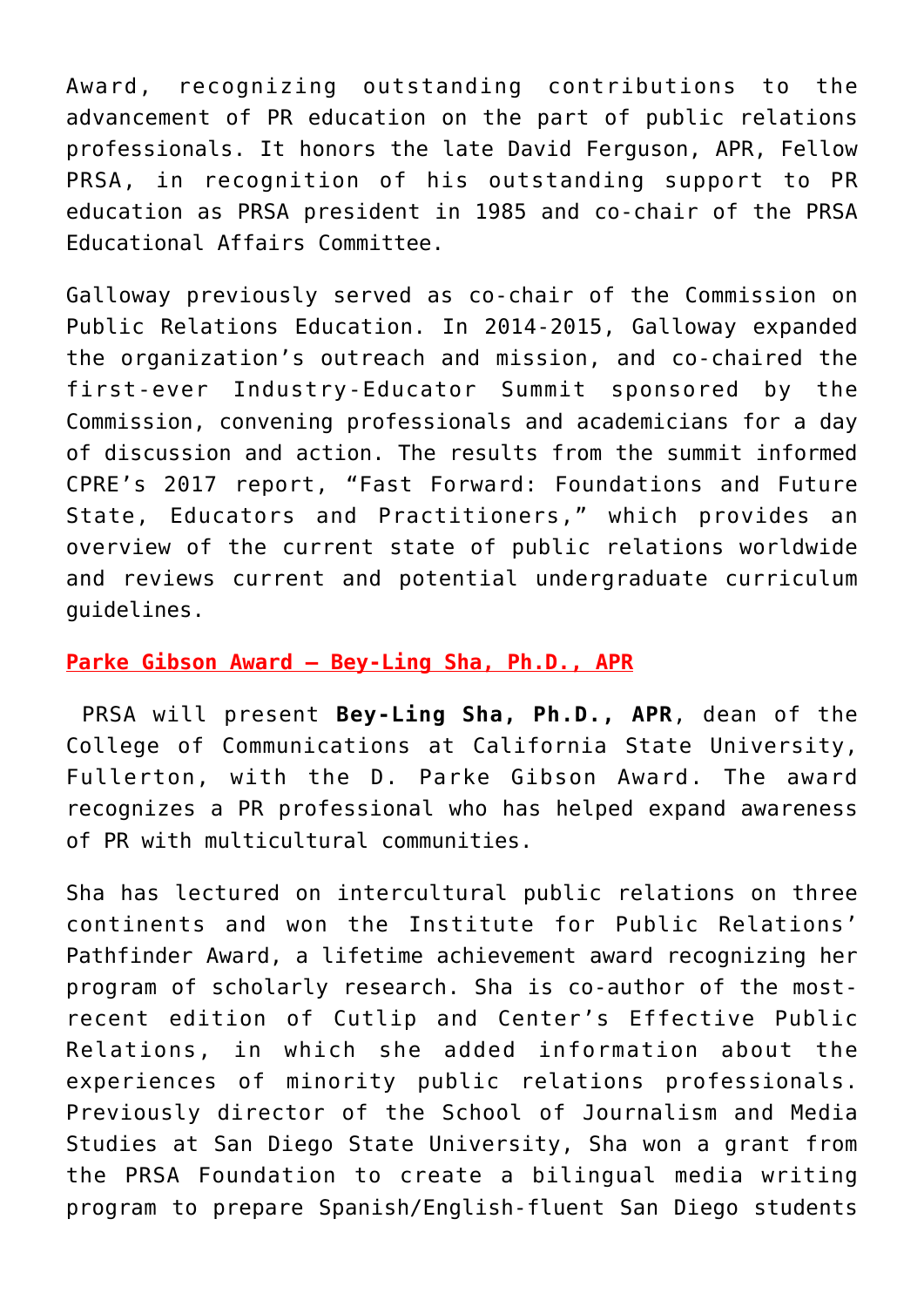## **[Kathy Ring Named Recipient of](https://www.commpro.biz/kathy-ring-named-recipient-of-the-chicago-advertising-federation-2018-silver-medal-award/) [the Chicago Advertising](https://www.commpro.biz/kathy-ring-named-recipient-of-the-chicago-advertising-federation-2018-silver-medal-award/) [Federation 2018 Silver Medal](https://www.commpro.biz/kathy-ring-named-recipient-of-the-chicago-advertising-federation-2018-silver-medal-award/) [Award](https://www.commpro.biz/kathy-ring-named-recipient-of-the-chicago-advertising-federation-2018-silver-medal-award/)**

*[CommPRO.biz](https://www.commpro.biz) Editorial Team*

The Chicago Advertising Federation (CAF) has named Kathy Ring, CEO of Starcom USA, as the 2018 Silver Medal Award winner.

Kathy Ring is the 24th professional and 4th woman to receive the prestigious award. The Silver Medal Award recognizes a distinguished member of the Chicago advertising community for his or her career contributions and accomplishments. This criteria includes:

#### **Creative ability**

- The candidate must show evidence of a consistent and high degree of creative, original thinking in whatever phase of advertising he or she has worked.
- Contributions to the general advancement of advertising
- The candidate must have worked towards increasing the stature and raising the standards of the advertising profession.
- Contributions to specific area of advertising
- The candidate must have achieved success working in one of the following areas of advertising: advertising agency, advertiser, media or advertising service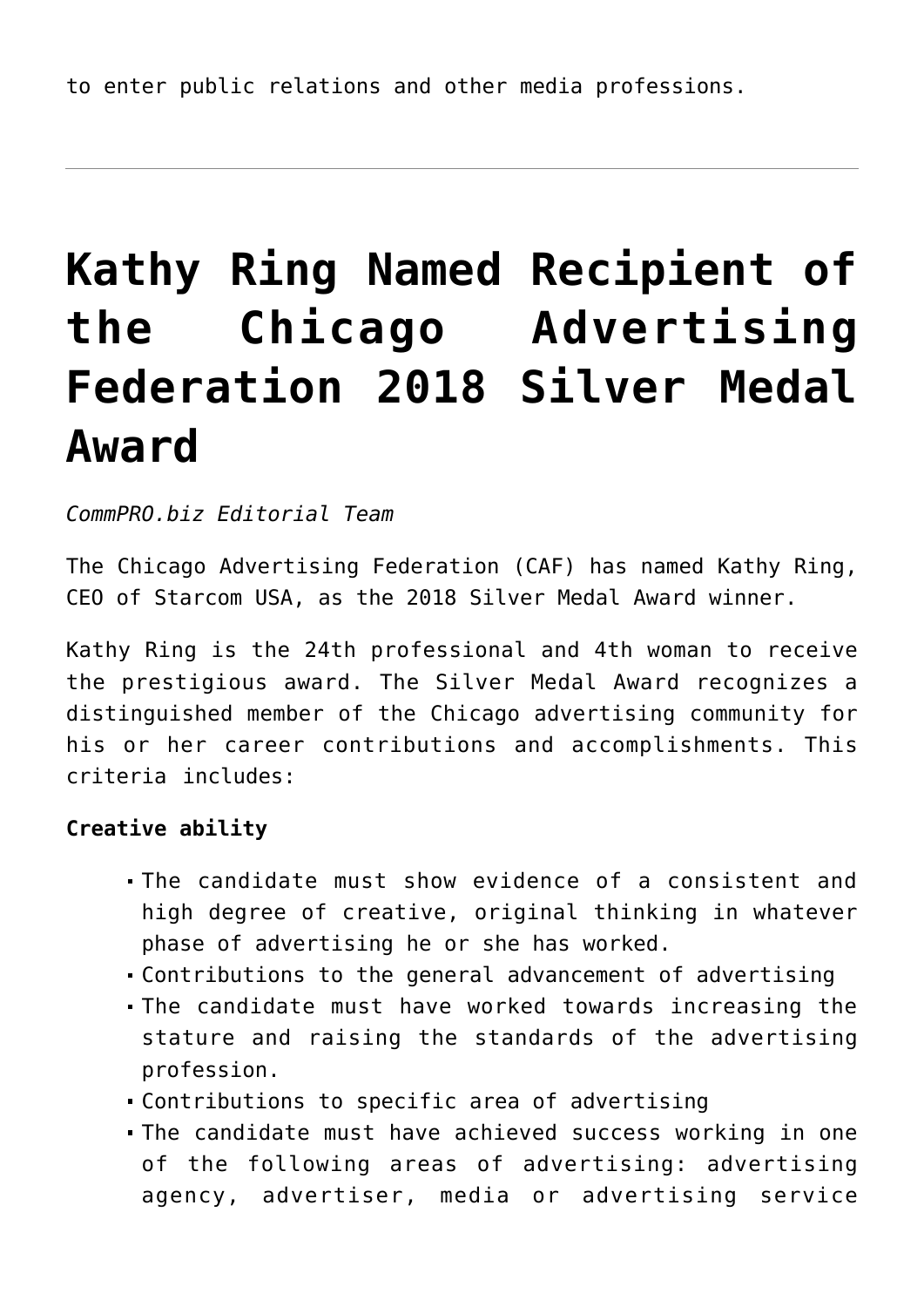company.

- Contributions to the community
- The candidate should have been active in civic, religious or other groups dedicated to some phase of human or social welfare.

Past recipients have included Burrell Communications Co-CEO, Fay Ferguson, Spark Foundry CEO, Chris Boothe, Former Digitas North America CEO, Tony Weisman, among many other inspirational leaders within the advertising industry.

"Kathy Ring is a stand-out leader within the Chicago advertising community and the industry overall," said Kim Theiss, VP, Disney Advertising Sales and President, Chicago Advertising Federation. "Kathy's passion and dedication to mentoring and developing talent, combined with her commitment to the Chicago and Midwest market was truly what made her stand out for our Board of Directors at the Chicago Ad Federation. Kathy is committed and consistently giving back to our Chicago community, and she is making a difference each day."

"I am truly honored and have been lucky to be surrounded by inventive clients, industrious activation partners and, of course, tremendous co-workers," said Kathy Ring, Starcom USA CEO. My passion continues to be mentoring, inspiring and supporting talent – and watching them grow into authentic, strong leaders throughout our advertising community."

A celebration honoring Kathy will be held at the Radisson Blu Aqua Hotel on Wednesday, April 3rd, 2019 and will be open to CAF members and the general public. Sponsorships and congratulatory ad placements are available and will be posted at chicagoadfed.org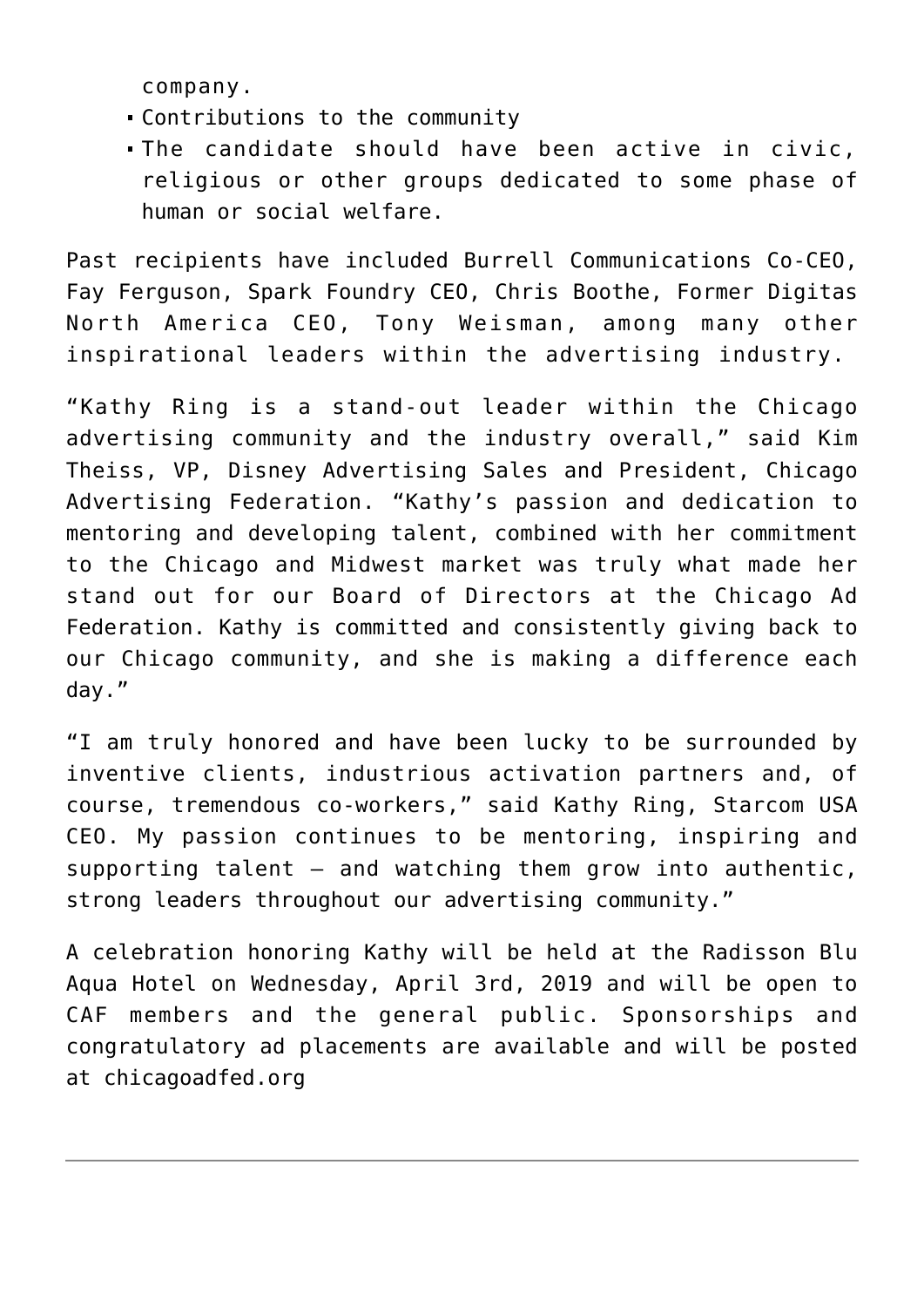## **[Finalists Announced for 2016](https://www.commpro.biz/2016-online-journalism-awards-finalists-announced/) [Online Journalism Awards](https://www.commpro.biz/2016-online-journalism-awards-finalists-announced/)**

A Commpro News Update



Today, the [Online News Association](https://journalists.org/awards/) announced the finalists for the 2016 Online Journalism Awards, with a wide range of nonprofit, public, academic, major media and emerging technology organizations from around the globe.

Now, more than ten of the awards come with a \$53,500 prize, given by the Knight Foundation, the Gannett Foundation and the University of Florida College of Journalism and Communications. The awards honor several mediums: data journalism, visual digital storytelling, investigative journalism, public service, technical innovation, student journalism and general excellence.

"The range of this year's finalists is truly remarkable," said David Smydra, ONA Board member and Online Journalism Awards Committee Chair. "In so many respects — newsroom size, geography, subject matter, platform, technology, storytelling techniques and more — judges were extremely impressed by the full scope and achievements of digital journalists across the industry."

A group of over 75 journalists and media professionals screened 1,029 entries and select semi-finalists. Twenty judges representing a diverse cross-section of the industry then determined finalists and winners.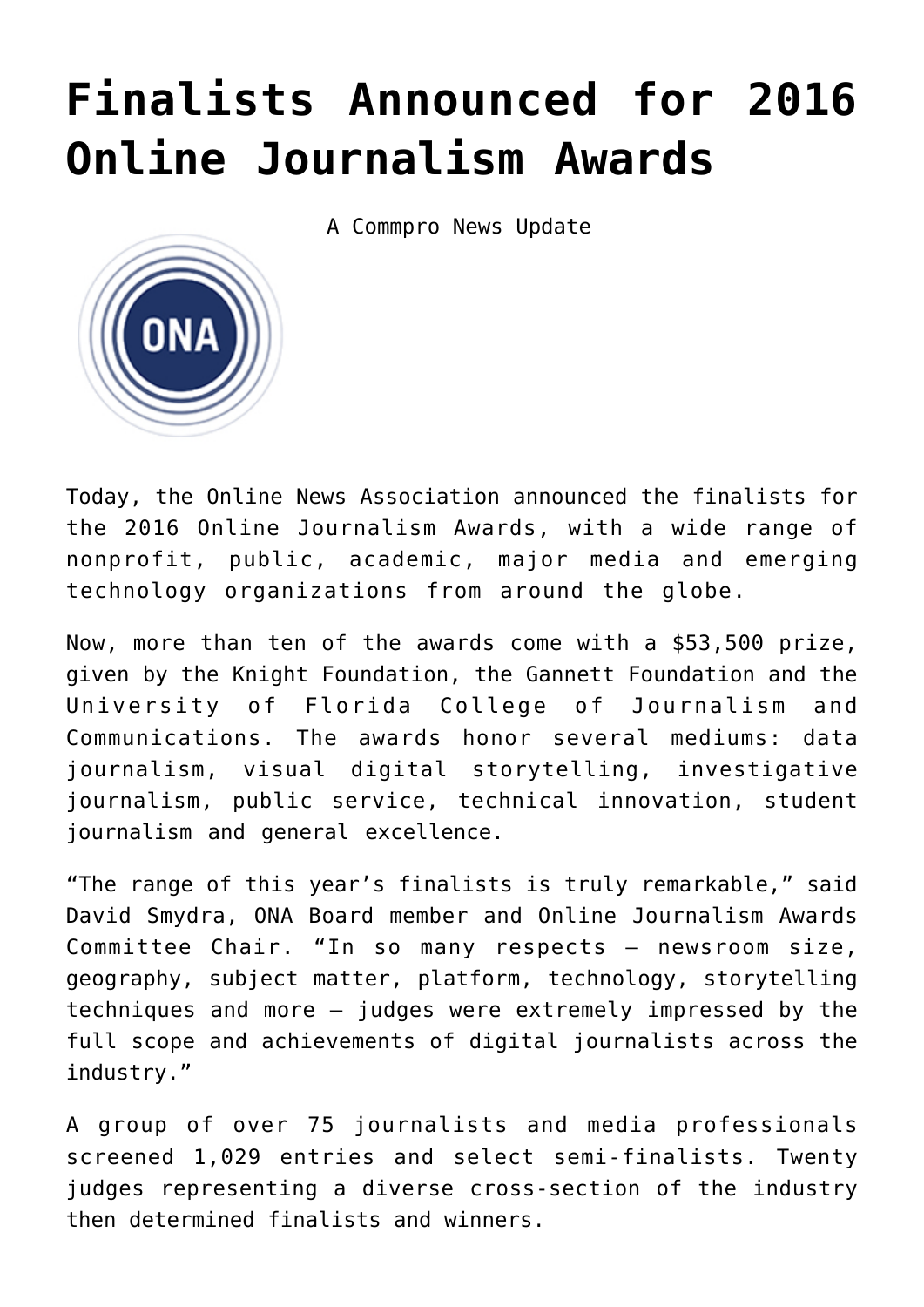The winners will be announced at the 2016 ONA Conference and [Online Journalism Awards](https://journalists.org/awards/) Banquet on Saturday, Sept. 17, in Denver.

The finalists, many of whom push the envelope of innovation and excellence in digital storytelling and distribution, are:

Breaking News, Medium

- San Bernardino Terrorist Attack, Los Angeles News Group and San Bernardino Sun
- An Occupation in Eastern Oregon, OPB Oregon Public Broadcasting
- Emanuel AME Church Killings, The Post and Courier

Breaking News, Large

- Paris Terrorist Attacks, CNN
- San Bernardino Terrorist Attack, Los Angeles Times
- Paris Attacks, The New York Times

Breaking News, Small

No finalists

Planned News/Events, Small

- Campaign 2016, Council on Foreign Relations
- The New Hampshire Primary, NHPR New Hampshire Public Radio

Planned News/Events, Medium

- One Year in Ferguson, St. Louis Public Radio
- For Peshawar, The Express Tribune

Planned News/Events, Large

- US Election Primaries, The Guardian US
- The Election, The New York Times

Explanatory Reporting, Small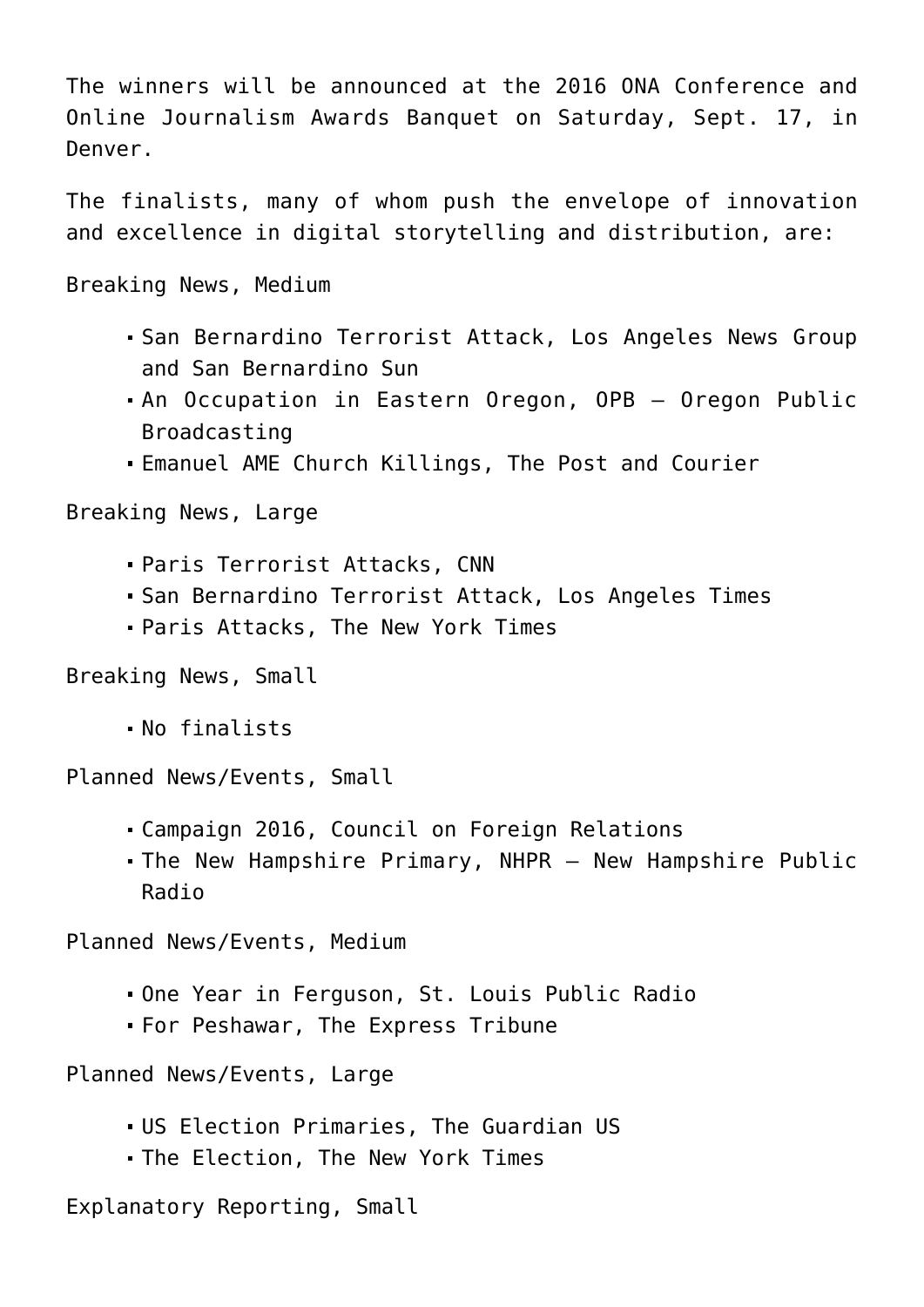- Pulp Fiction, Climate Central
- Video Explainers, Grist
- The Population Bomb?, Retro Report
- Unequal Risk, The Center for Public Integrity

Explanatory Reporting, Medium

- The Circuit: Tracking America's Electronic Waste, KCTS9, OPB – Oregon Public Broadcasting and EarthFix
- Killing the Colorado, ProPublica and Matter
- Shocking Force, The Baltimore Sun
- The Price of Admission, The Texas Tribune and REVEAL, from the Center for Investigative Reporting
- How The Iowa Democratic Caucus Works, Featuring Legos, Vermont Public Radio

Explanatory Reporting, Large

- What Is Code?, Bloomberg Businessweek, Bloomberg Digital
- The Upshot, Inequality, The New York Times
- 2050 Demographics, The Wall Street Journal
- America's Great Housing Divide, The Washington Post
- An Exploration Into Medical Errors, Vox.com

Topical Reporting, Small

- Hawaii Behind Bars, Honolulu Civil Beat
- God & Governing: How Texas Legislators' Religious Beliefs Guide Their Lawmaking, The Texas Tribune

Topical Reporting, Medium

- Reliving Agent Orange, ProPublica and The Virginian-Pilot
- Violence in Baltimore, The Baltimore Sun
- Student Voices in a Tumultuous Year, The Chronicle of Higher Education

Topical Reporting, Large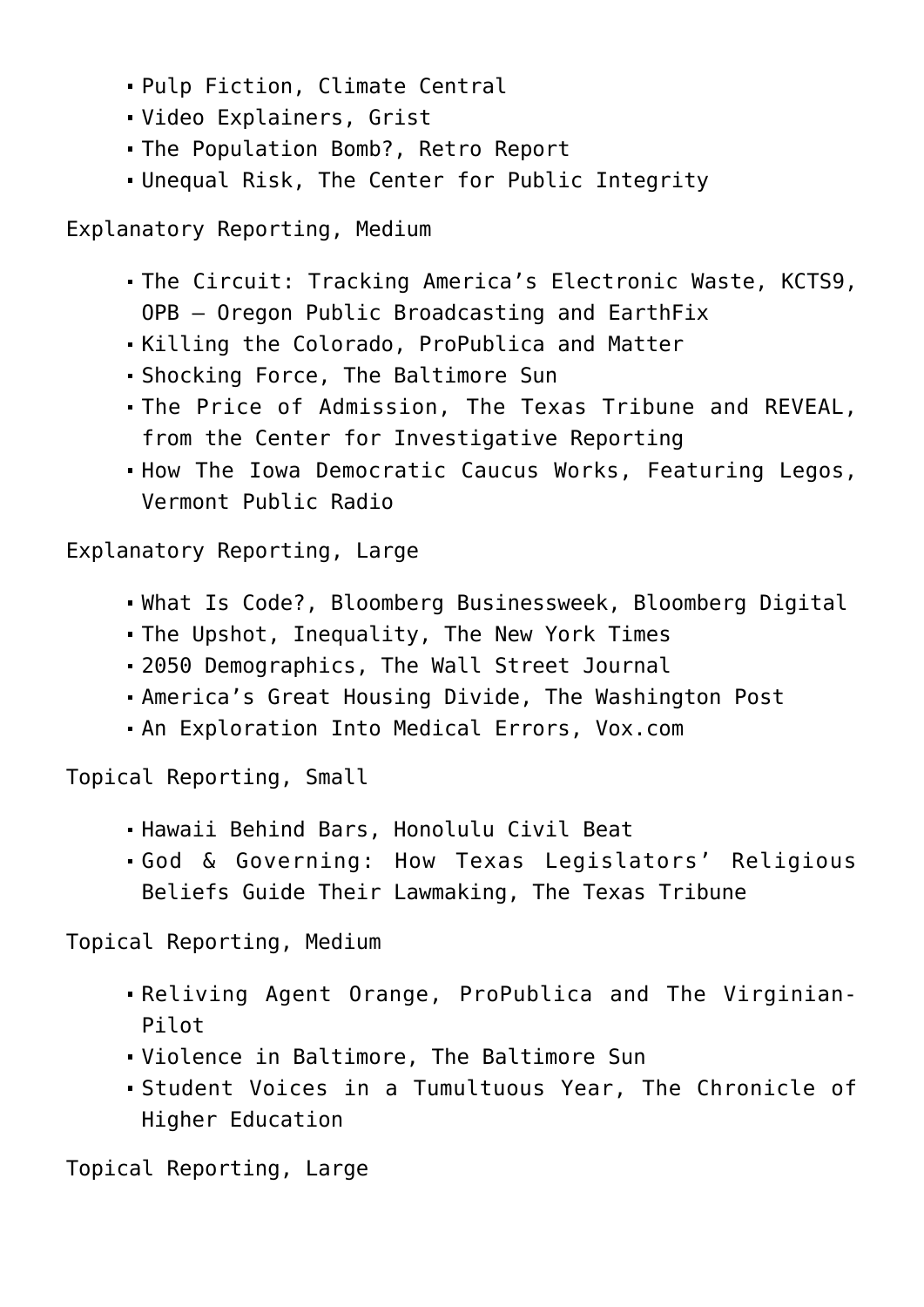- #OscarsSoWhite, Los Angeles Times
- Missing and Murdered, The Globe and Mail
- The County, The Guardian US

Online Commentary

- Boston Globe Ideas, The Boston Globe
- The Real Miss America, Mashable
- A Conversation on Race, The New York Times

Sports, Small

- Blood and Sport, Retro Report
- Disqualified After Concussions, College Football Players Recruited Back Onto the Field, STAT

Sports, Medium

- Going For Eleven: UConn Women Win The 2016 NCAA Tournament, Hartford Courant
- Becoming Royal, The Kansas City Star McClatchy

Sports, Large

- BBC Winners Silvana Lima, BBC World Service
- Sports Visualization, The New York Times

Feature, Small

- The Harbor: This Waianae Homeless Camp Is Not What You'd Expect, Honolulu Civil Beat
- The Doctor, The Atavist Magazine

Feature, Medium

- Inheritance, FRONTLINE
- Unsettled Journeys, The Baltimore Sun
- The Downloaders, Verdens Gang

Feature, Large

Cosby: The Women, New York Magazine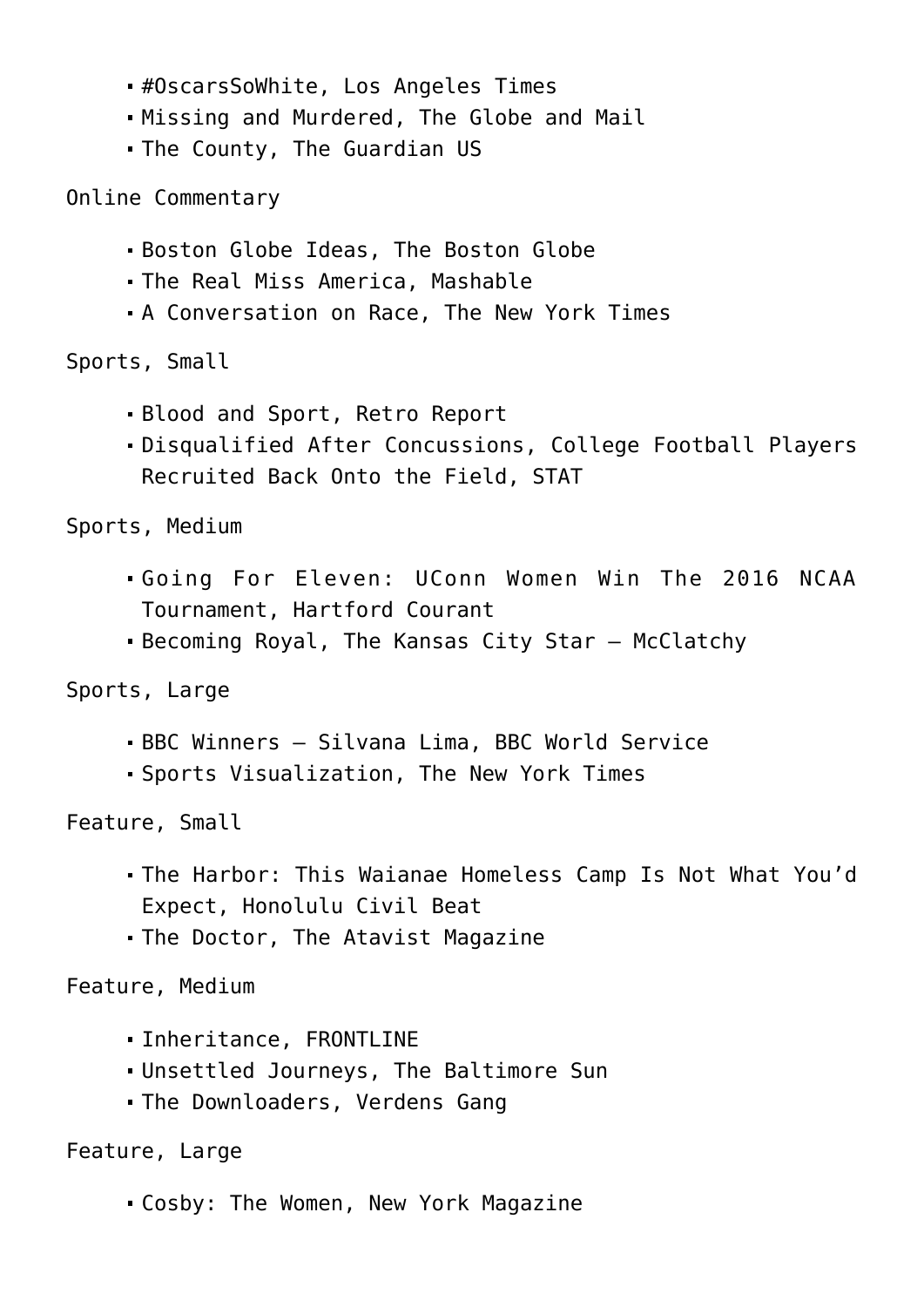- The Life and Times of Strider Wolf, The Boston Globe
- Ground Water, The Desert Sun and USA TODAY
- Taken Hostage, The Wall Street Journal

The David Teeuwen Student Journalism Award, Small

- Chasing Lithium, UC Berkeley Graduate School of Journalism
- The Wait: Inside the Lives of Asylum Seekers in Germany, UC Berkeley Graduate School of Journalism
- Transplanted: How Undocumented Immigrants With Terminal Kidney Failure Fight To Navigate a Health Care System That Doesn't Acknowledge They Exist, UC Berkeley Graduate School of Journalism

The David Teeuwen Student Journalism Award, Large

- NYC Values, NYU Journalism, Arthur L. Carter Journalism Institute
- This is a Canadian Issue: Reflecting on the Truth and Reconciliation Commission's Calls to Action, Ryerson University, School of Journalism
- Bordering on the American Dream, Texas Christian University
- All My Intimate Relations: Stories of Indigenous Sexuality, UBC Graduate School of Journalism

Pro-Am Student Award

- America's Weed Rush, Carnegie-Knight News21 Initiative, Walter Cronkite School of Journalism and Mass Communication, Arizona State University
- Bridging Selma, Morgan State University School of Global Journalism and Communication and West Virginia University Reed College of Media
- Return to Chernobyl, NYU Journalism Arthur L. Carter Journalism Institute and FRONTLINE
- Out of the Shadows, UBC Graduate School of Journalism
- The University of Florida Award for Investigative Data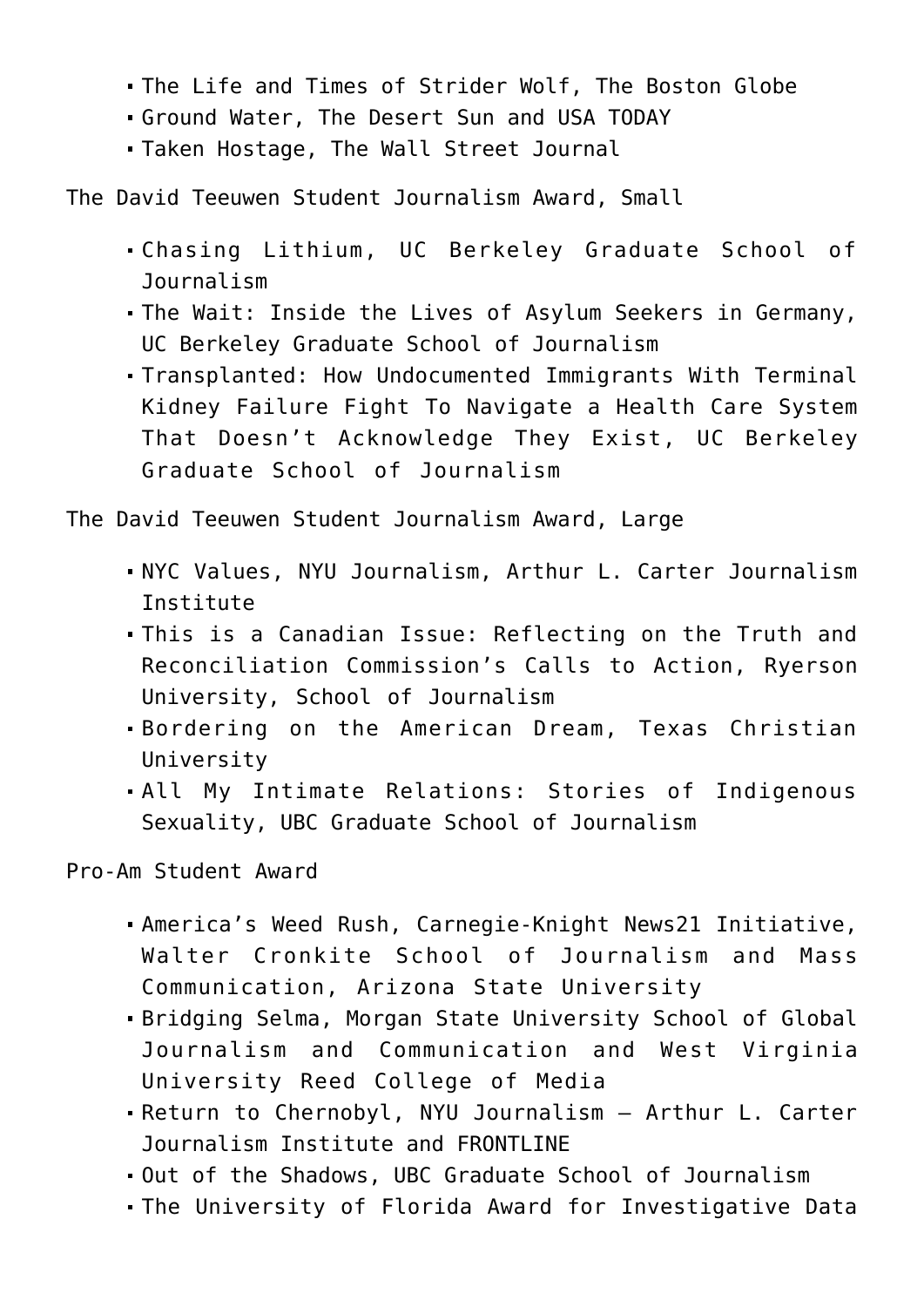Journalism, Small/Medium

- Surgeon Scorecard, ProPublica
- The Drone Papers, The Intercept
- The University of Florida Award for Investigative Data Journalism, Large
- The Tennis Racket, BuzzFeed
- What Went Wrong in Flint, FivethirtyEight.com
- Focus on Force: An Investigation In Use of Force by the Orlando Police Department, Orlando Sentinel
- Failure Factories, Tampa Bay Times
- The Families Funding the 2016 Presidential Election, The New York Times

Excellence and Innovation in Visual Digital Storytelling, Small

- "Permission to Exterminate" Terror in Central Asia, Coda Story
- Asunción 360, DIVE
- Undercurrent, Steven Johnson School of Media and Journalism, University of North Carolina
- Fatal Extraction: Australian Mining in Africa, The Center for Public Integrity and the International Consortium of Investigative Journalists
- Excellence and Innovation in Visual Digital Storytelling, Medium

Casualties of the Streets, Austin American-Statesman

- Virtual Reality, FRONTLINE
- Excellence and Innovation in Visual Digital Storytelling, Large
- The Yellowstone Issue, National Geographic
- Buying Democracy, Newsy
- 6×9: A Virtual Experience of Solitary Confinement, The Guardian and The Mill
- Homan Square: An Interactive Portrait of Chicago's Detainees, The Guardian US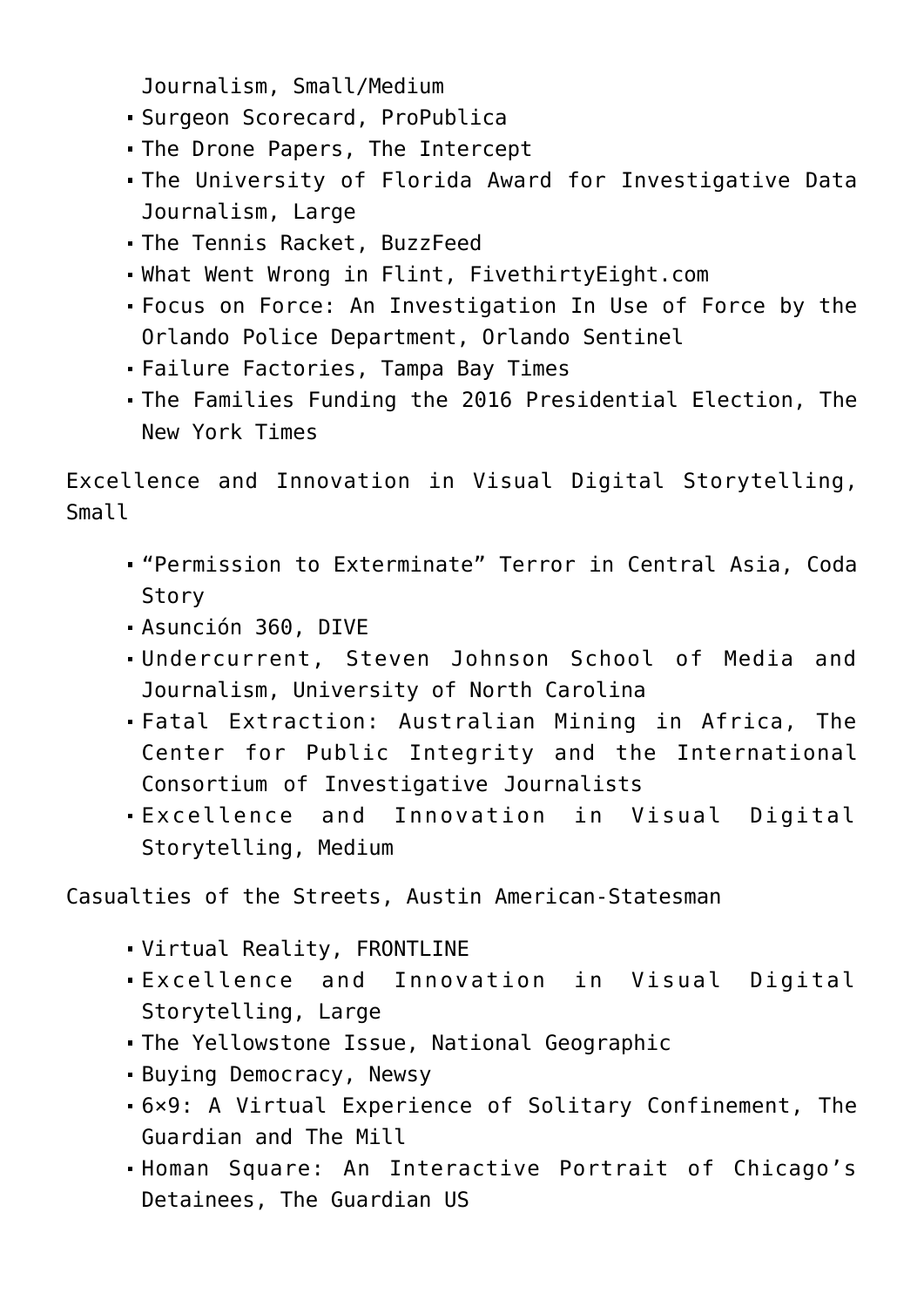- Visual Digital Storytelling from The Wall Street Journal, The Wall Street Journal
- Gannett Foundation Award for Technical Innovation in the Service of Digital Journalism

Nearby Tipping, Breaking News

- Atlas, Quartz
- Shorthand, Shorthand
- ArchieML, The New York Times
- Autotune, Vox Media's Product Team, Vox Media, Vox Product
- The Al Neuharth Innovation in Investigative Journalism Award, Small
- Exxon: The Road Not Taken, InsideClimate News
- Civilian Deaths in Yemen: A Social Media Investigation, reported.ly
- The Mastermind, The Atavist Magazine
- The Al Neuharth Innovation in Investigative Journalism Award, Medium
- The Color of Debt, ProPublica
- Officer Involved, Southern California Public Radio (KPCC)
- Pesticides in Pot, The Oregonian/OregonLive
- The Al Neuharth Innovation in Investigative Journalism Award, Large
- Amazon Doesn't Consider the Race of Its Customers. Should It?, Bloomberg News
- Red Cross, ProPublica and NPR
- Insane. Invisible. In Danger., Sarasota Herald-Tribune/Tampa Bay Times
- The Panama Papers: Politicians, Criminals and the Rogue Industry That Hides Their Cash, The Center for Public Integrity's International Consortium of Investigative Journalists, Süddeutsche Zeitung and more than 100 media organizations
- Homan Square, The Guardian US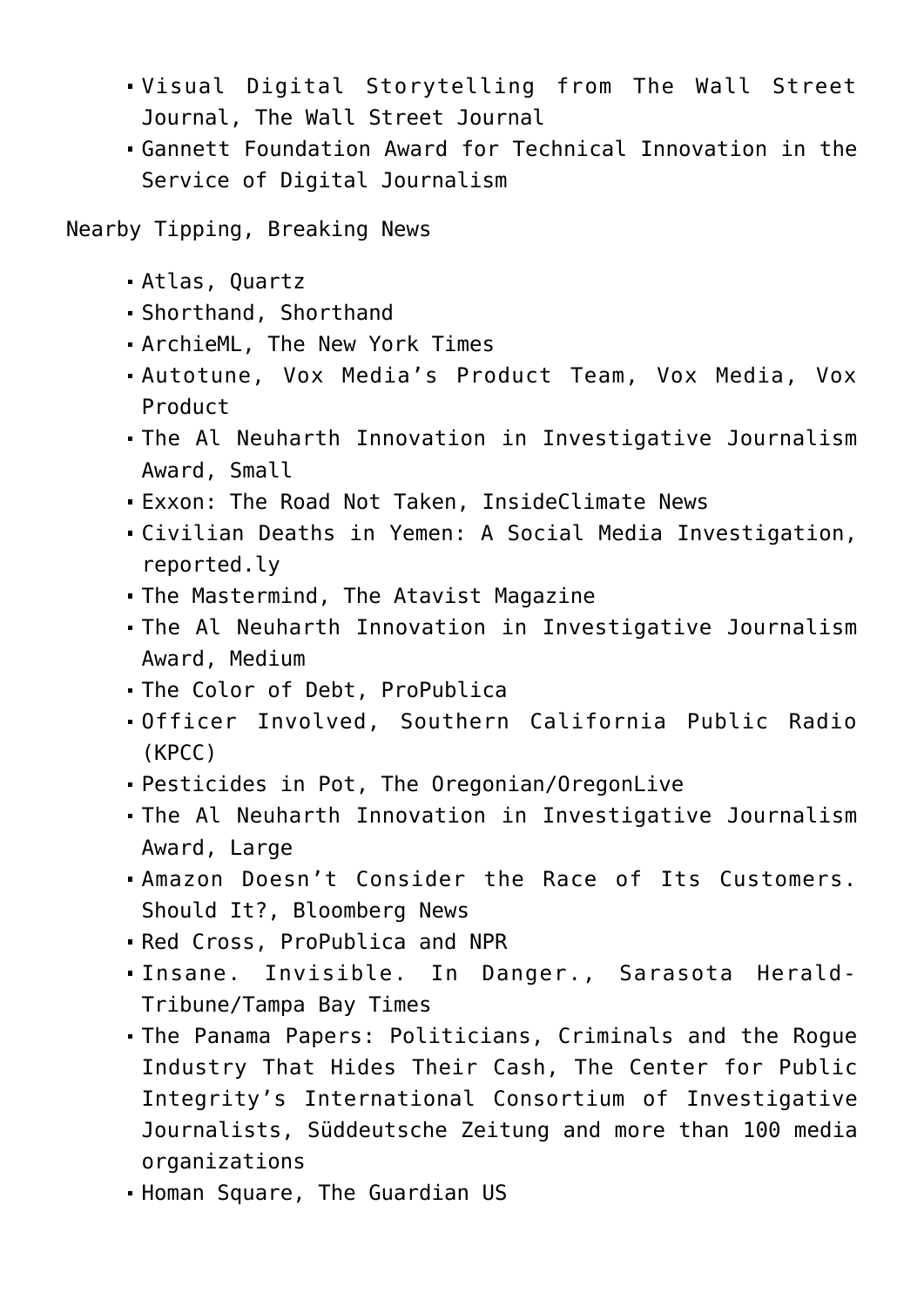- Knight Award for Public Service
- A Matter of Dignity, Star Tribune
- Clash in the Name of Care, The Boston Globe
- Prisons Reporting, The Huffington Post
- Nuisance Abatement, The New York Daily News and ProPublica

General Excellence in Online Journalism, Small

- De Correspondent, decorrespondent.nl
- KBIA, kbia.org
- The Intercept, theintercept.com
- The Texas Tribune, texastribune.org
- The Trace, thetrace.org

General Excellence in Online Journalism, Medium

- FRONTLINE, pbs.org
- Le Temps, letemps.ch
- ProPublica, propublica.org
- Quartz, qz.com

General Excellence in Online Journalism, Large

- AJ+, ajplus.net
- Bloomberg News, bloomberg.com
- The Huffington Post's Highline, highline.huffingtonpost.com
- The New York Times, nytimes.com
- Vox Media, vox.com

## **[The Right to Remain Silent?](https://www.commpro.biz/the-right-to-remain-silent/)**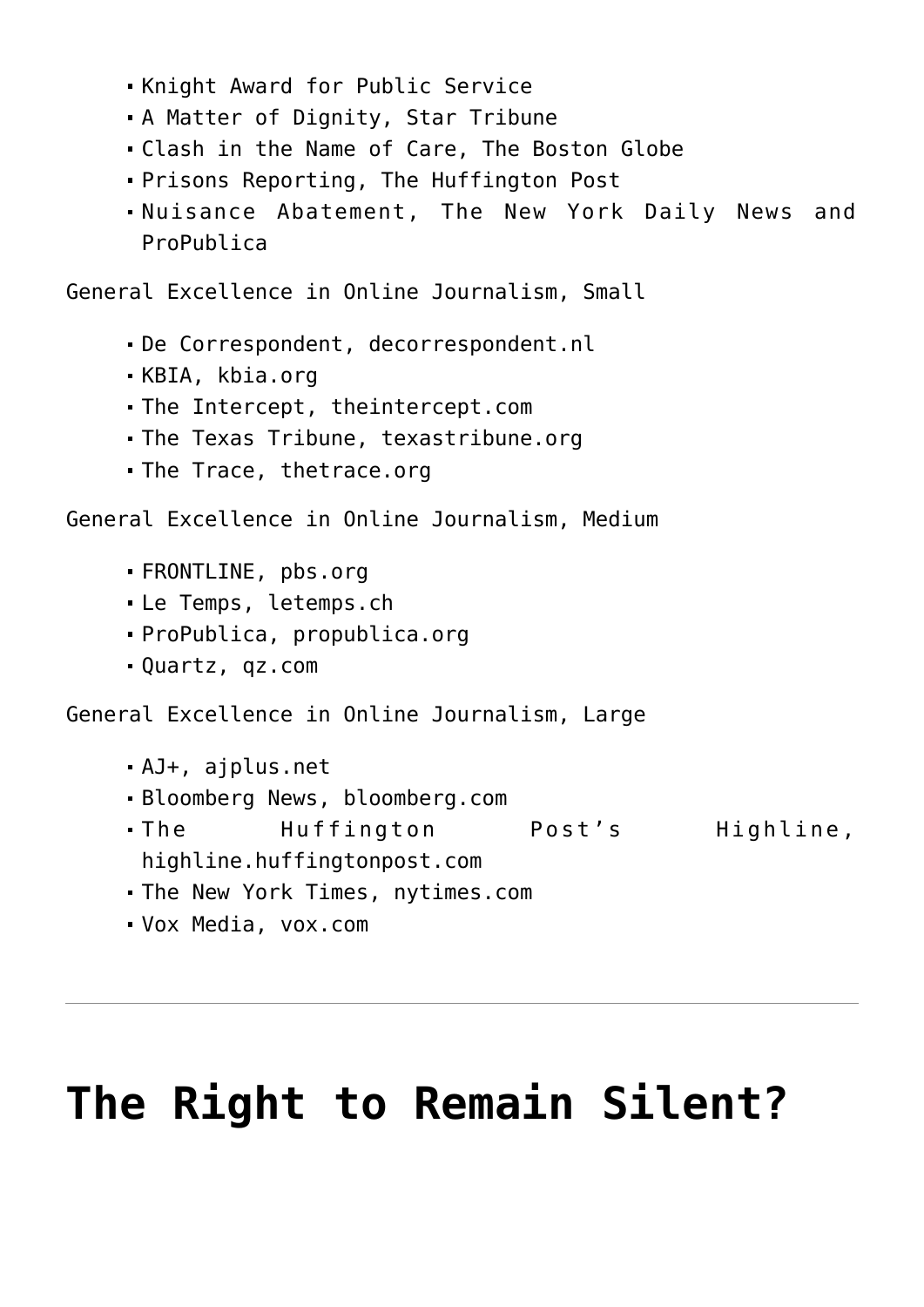

*By Filomena Fanelli, CEO/Founder, [Impact PR & Communications, Ltd.](https://www.prwithimpact.com/)*

One of my favorite bits of [public relations](https://www.commpro.biz/public-relations-section/) advice to give is this: build relationships when things are good. If you proactively tell your story, you prevent someone else from telling it for you.

This past week our social media newsfeeds were chock full of images of police officers, along with heavy-hearted sentiments from those shocked and hurt by the violence in [Dallas,](https://news.google.com/news/section?cf=all&hl=en&pz=1&ned=us&q=Dallas%20Police%20Department&topicsid=FRONTPAGE&ict=ln&topicnv=__AB21PFxhtUqaM1FwXMtTeSvpOsa3p9KTRnY0D04GMeQhOHClY31xa9AtavgVBmfwkvEOrfnjuyzmGJZYzV8-o7hsq4lpsSRyryAo8wSgMWcOC92jIw3ClRKgs6C36CMPSyByu4546fVqmUtkFr6plQohcEEiCxyyTf4YUi6HA1sdEeJgfQ6M6mMYLQHfNB_e4SUCfRrlzy4ESxqn0Vx3RsLzDZyYno-9AdkSqFTuWlzNdtRqZwm4-1GwSavrcmG_vbySjiynIUa2IHQFXUtBHHA0s4NmIygk0MqljayJtur67a5Tst7ITSXexNxXaQT22FZLIxwA3bQ5a4LiJg-1ShsRj_eHSbiObD9emUIzoTSodSae8uRT0grW-WAyZg1yzjrje8cn4p9lqL4LyN0MaSTDMM-K77wLXHjrKq9C4z_wKbP-rWoPRgq0CzSBAB2MmTMIcPgekQmhxNoJisvf5haU3PGnKSopC0kEbflOHToyTeic1N5klWuxi8hYRkXsuOe6AxgOOuICR3XyTfgoRKs_d0nLkZrtBwRgBfVl8frOPcf2EpwGwk1TmN8dvK4YtL4s2R3hH50kUscz4MrZhgS_K_kHnotBUnYkLdiT2p9f-GRyBKAvcqNe6eodPaS5lKrR_2KVNI1KyuIAeSTwFNMURlSfMmIP7ZlM5bpx3p4IlfechSbkA7bHVL-SW0nkx5VtKAxB1imXd-6WRJGsqwZ6qKsPRBsqMgTxdXwC0vYqYAPzTZiH02pe53AszqaZ67JazI4LsVjZ&siidp=5f2db913e38b1085edfb12de7ef1136c68b9) where officers were senselessly killed. Then there was Louisiana and Minnesota. These are hardly the first times social media chatter centered on police departments. Remember Ferguson? Or the discussions surrounding the Los Angeles Police Department and brutality?

Officers are often the subject of the media and public's fascination – and scrutiny. One moment a departments' actions are questioned, the next moment those same men and women in blue are lauded as heroes. With all of this attention comes great responsibility and a need to connect with the very communities each police department serves through clear, consistent communications. Is it time to consider PR for the PD? Perhaps.

In recent years, many police departments have turned to public relations firms for assistance on that front. Some are doing so to stay ahead of a crisis; others to manage a situation that has already grabbed headlines or spun out of control. A few examples come to mind.

Three months ago, the Honolulu Police Department announced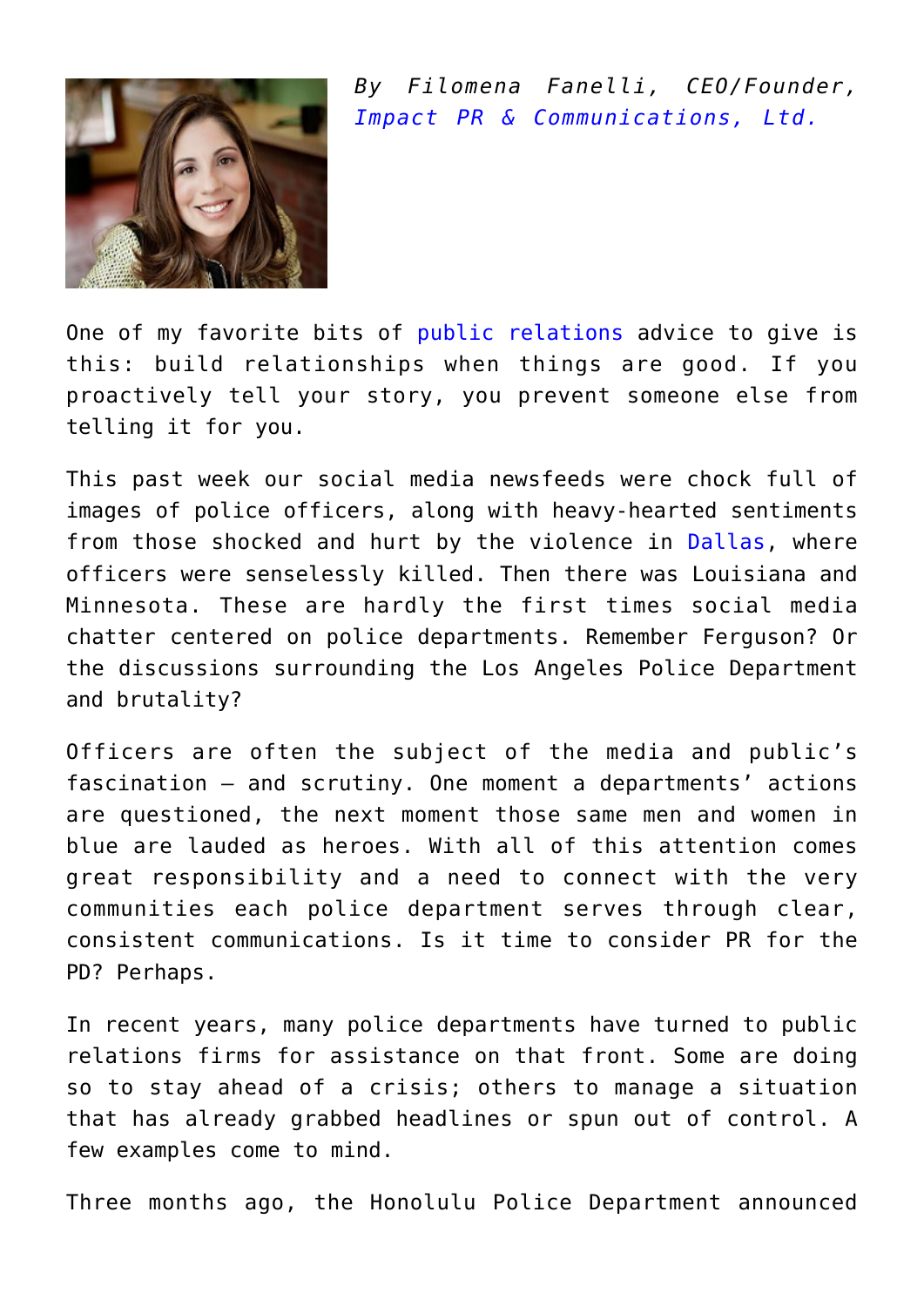that it had retained a public relations firm for the first time ever. Among the agency's duties are to media train staff and leadership, perform research, offer branding advice, strategic counsel and crisis communications assistance. Sounds wise, right? Now the kicker: the move was made following public criticism about Chief Louis Kealoha and his wife, Deputy Prosecutor Katherine Kealoha, and court cases involving disputes with family members. Accusations of police misconduct related to the investigation were made, but the Deputy Chief Marie McCauley, in a statement, noted that the impetus behind retaining a public relations firm was to "expand our team's capacity to communicate clearly and effectively to our community as we protect and serve."

A year ago, after several years of negative attention, the Portsmouth Police Department brought on a PR firm with a niche in representing police and fire departments. The agency's mission was to highlight some of the positive activities within the department, handle social media training for officers, disseminate news and respond to media inquiries and incidents. The most interesting part about the agency's direction? It wanted to eliminate missed opportunities to talk about the world of good these officers were doing in keeping the community safe and making it a wonderful place to live in, work in or visit.

[Ferguson](https://www.commpro.biz/?s=Ferguson) hired a public relations firm after the city became synonymous with racial profiling and police brutality. Then the very act of hiring an agency to protect its image – and one that was not at all diverse – caused more negative chatter. In this instance, timing was everything. Had that same firm already been in place as part of an ongoing public relations effort, the outcome may have been different.

The Los Angeles Police Department (LAPD) now has a robust media relations department to better respond to news media, keep the public informed on its activities and to stay on top of the public's perception of the force. Smart move, LAPD,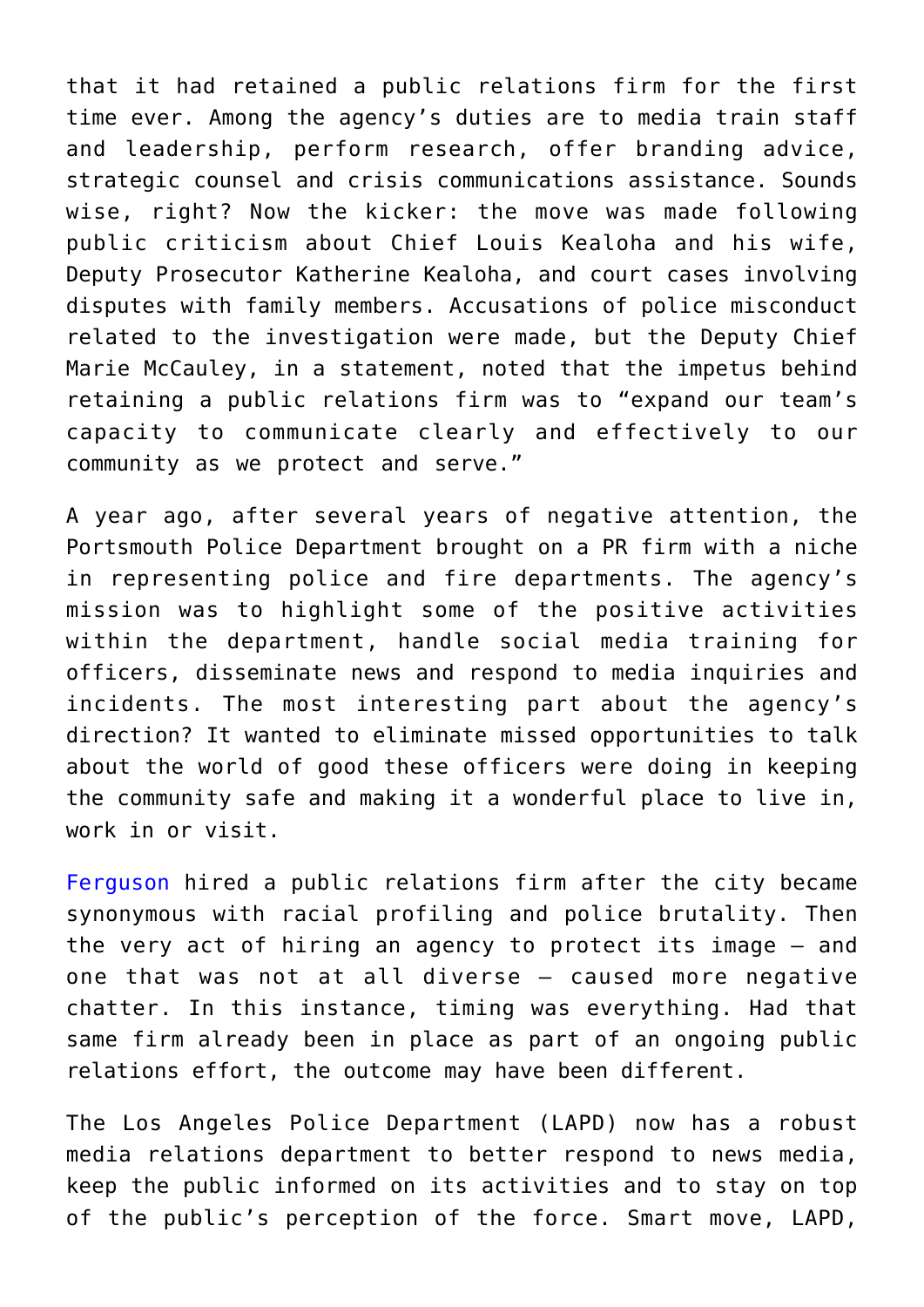smart move.

There are certainly examples of getting it right. For instance, the Topeka Police Department recently hired a PR outreach person to engage in social and traditional media outreach. In a communication style that oozes 2016, the newly appointed PR person shared her plans to put together an "Ask the Chief" session to allow Topeka's Police Chief James Brown to more personally interact with the public on Facebook and Twitter and announced the formation of "Tweet Alongs," Twitter-based versions of ride-alongs that more fully explain what each unit does and encourage a two-way conversation.

While police departments all over the United States face enormous challenges by the very virtue of their work and the real-time responsiveness that today's media environment demands, the need for trust and transparency are always present. Telling a story is as important for public agencies as it is for private companies (and perhaps even more so). Do police departments have the right to remain silent? Maybe. Should they? In a world where what you say can and will be used against you, and one where what you *don't* say can be just as problematic, I'd think twice.

*About the Author: Filomena Fanelli is the CEO and founder of Impact PR & Communications, Ltd., an award-winning public relations firm based in Poughkeepsie, NY. She is also an adjunct professor at Marist College's School of Communication and the Arts. Filomena can be reached at [filomena@prwithimpact.com](mailto:filomena@prwithimpact.com).*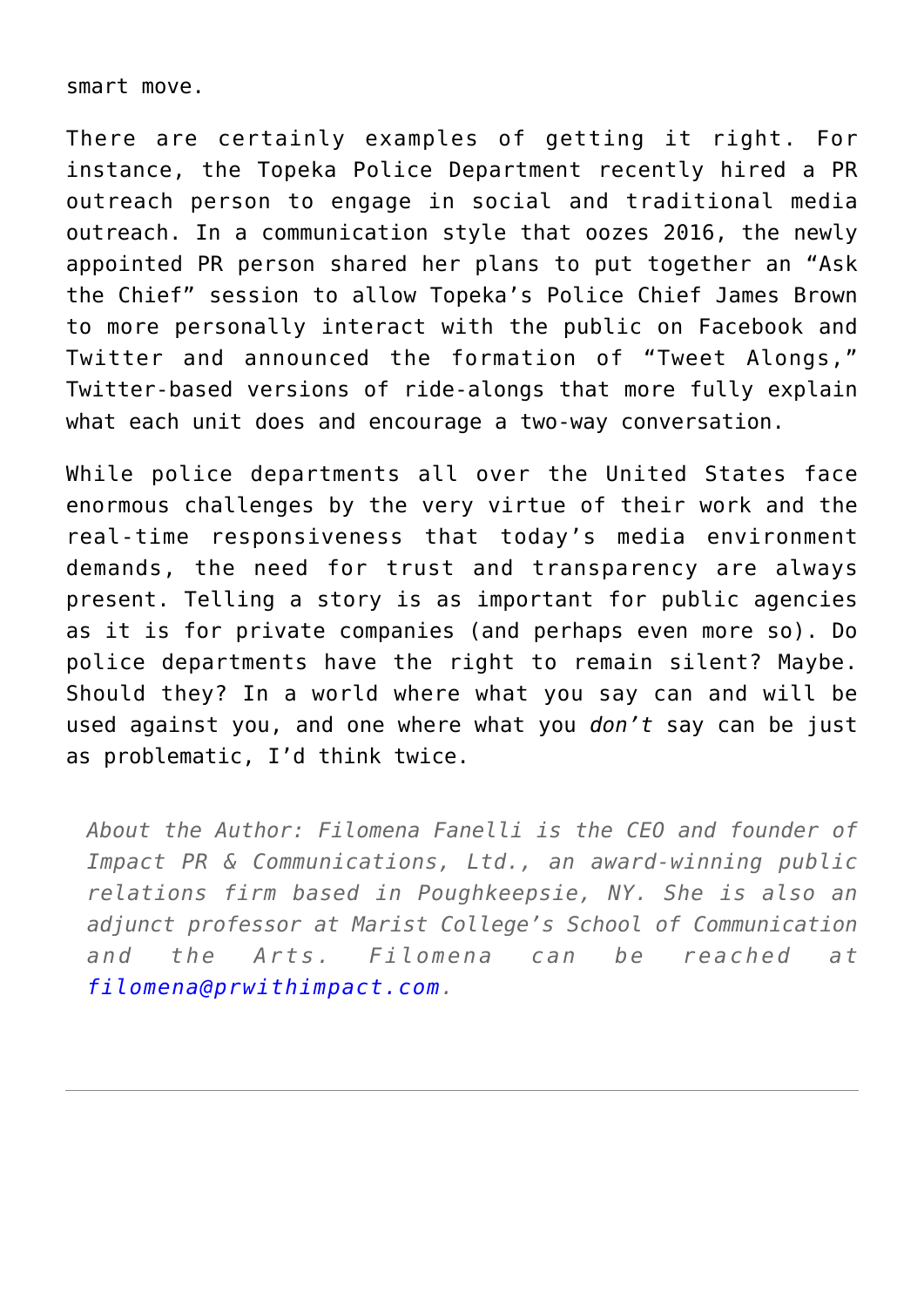## **[A Broadcaster's Take on](https://www.commpro.biz/a-broadcasters-take-on-social-media-and-how-it-impacts-pr-and-the-media/) [Social Media and How it](https://www.commpro.biz/a-broadcasters-take-on-social-media-and-how-it-impacts-pr-and-the-media/) [Impacts PR and the Media](https://www.commpro.biz/a-broadcasters-take-on-social-media-and-how-it-impacts-pr-and-the-media/)**



ing video technology presents an exciting — but often overlooked — earned media opportunity for [public relations and](https://www.commpro.biz/agile-engagement-channel/) [communications](https://www.commpro.biz/agile-engagement-channel/) specialists.

The next time you pitch broadcast media, think beyond traditional on-air coverage.

In addition to using social media to gather information and interact with viewers, many television newsrooms across the country are turning to social to broadcast stories – even when the station is not on the air.

"It gives public relations clients more opportunities to get in front of multiple audiences," says Michelle Li ([@MichelleLiTV](https://twitter.com/MichelleLiTV)), award-winning evening news anchor at WISC-TV, the CBS-affiliate in Madison, Wisconsin. "Get your folks in front of a screen. Always push your clients to do webcam-type interviews."

Phone interviews, she says, make for "bad television."

Li, whose following on social media accounts includes more